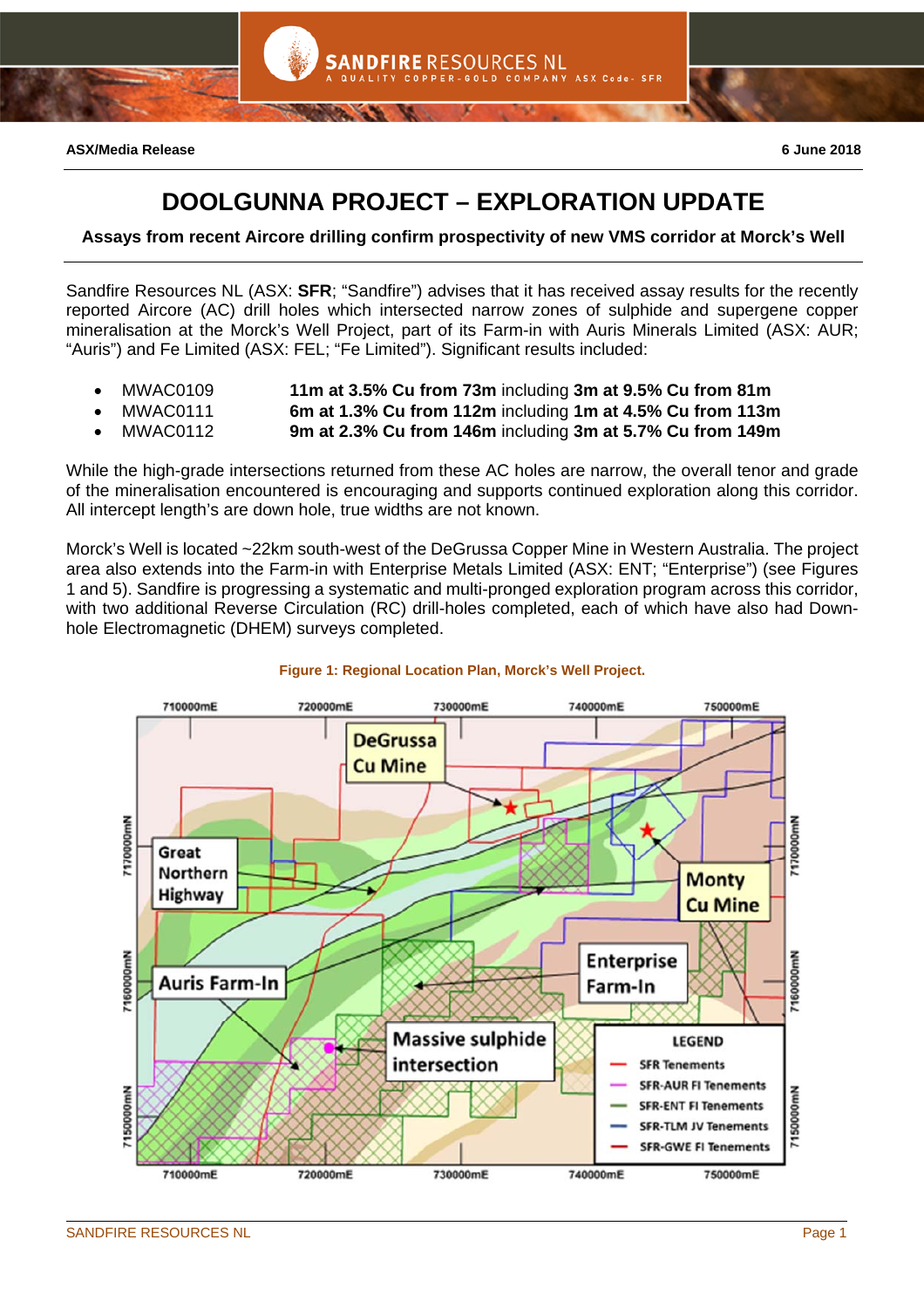## **Assay Results for Recent Sulphide Intersections**

Summary assay results for AC holes MWAC0109, MWAC0111, and MWAC0112 (Figure 2) are shown in Table 1 and Figure 3 below with full assay tables available in Appendix 1. For full details of holes MWAC0109, MWAC0111, and MWAC0112 refer ASX release of 15<sup>th</sup> May 2018, "Doolgunna Project Exploration Update").







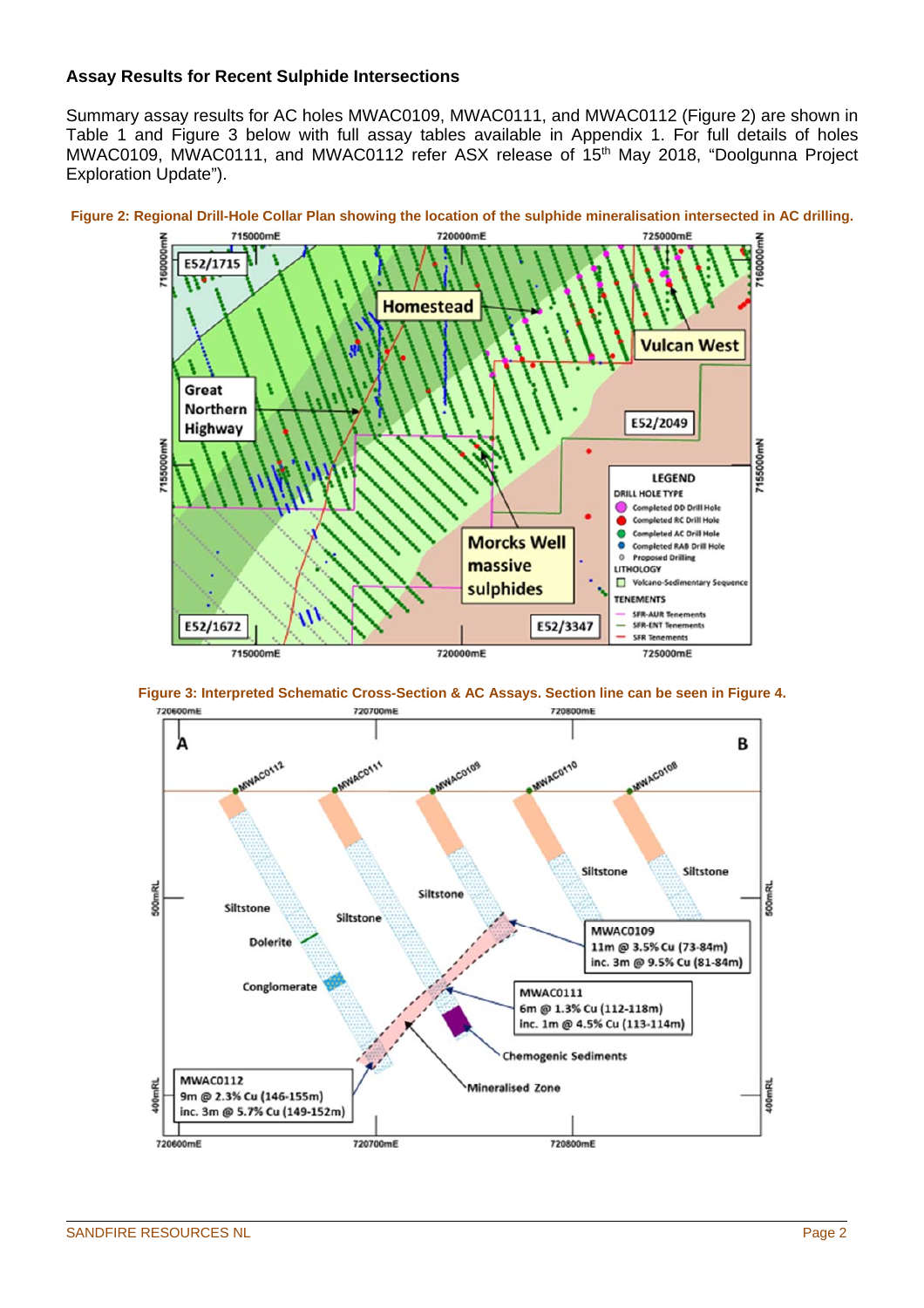### **Table 1: AC Drilling Significant Assays.**

|                  |                    |           |                 | <b>Intersection</b> |             |             |                    |              |  |
|------------------|--------------------|-----------|-----------------|---------------------|-------------|-------------|--------------------|--------------|--|
| <b>Hole ID</b>   | <b>From</b><br>(m) | To<br>(m) | Interval<br>(m) | cu<br>$(\%)$        | Au<br>(ppm) | Zn<br>(ppm) | <b>Pb</b><br>(ppm) | Ag,<br>(ppm) |  |
| <b>MWAC0109</b>  | 73                 | 84        | 11              | 3.5                 | 0.3         | 709         | 142                | 2.6          |  |
| <i>Including</i> | 81                 | 84        | 3               | 9.5                 | 0.8         | 392         | 183                | 7.6          |  |
| <b>MWAC0111</b>  | 112                | 118       | 6               | 1.3                 | 0.8         | 703         | 155                | 2.1          |  |
| Including        | 113                | 114       |                 | 4.5                 | 4.1         | 606         | 323                | 10.2         |  |
| <b>MWAC0112</b>  | 146                | 155       | 9               | 2.3                 | 0.4         | 1,408       | 357                | 3.5          |  |
| Including        | 149                | 152       | 3               | 5.7                 | 0.8         | 1,428       | 769                | 8.5          |  |

Notes:

- All widths are down-hole, true widths are not known.
- Sandfire cautions that these results are indicative due to being AC samples and the sampling method employed in this style of drilling.
- Data aggregation methodology: calculation based on a 0.5% cut-off, less than 3m of internal dilution and a minimum composite grade of 1% Cu. Cu (%), Au (ppm), Ag (ppm) are rounded to one decimal point. Zn (ppm), Pb (ppm) have no rounding.

## **Ongoing Exploration Activities**

Since the last ASX announcement (25<sup>th</sup> May 2018), Sandfire has continued to aggressively explore the newly-identified VMS corridor along strike from these initial AC results. Following the first deep Reverse Circulation (RC) drill-hole, MWRC0001, a further two deep RC holes have been completed (see ASX release 25<sup>th</sup> May 2018, "Doolgunna Project Exploration Update").

MWRC0002 was drilled 400m south-west of MWRC0001; and MWRC0003 was drilled 400m north-east of MWRC001 (see Figure 4). The holes were completed to a down-hole depth of 448m and were subsequently DHEM surveyed. No anomalous EM response was observed in the DHEM surveys of MWRC0002 or MWRC0003.

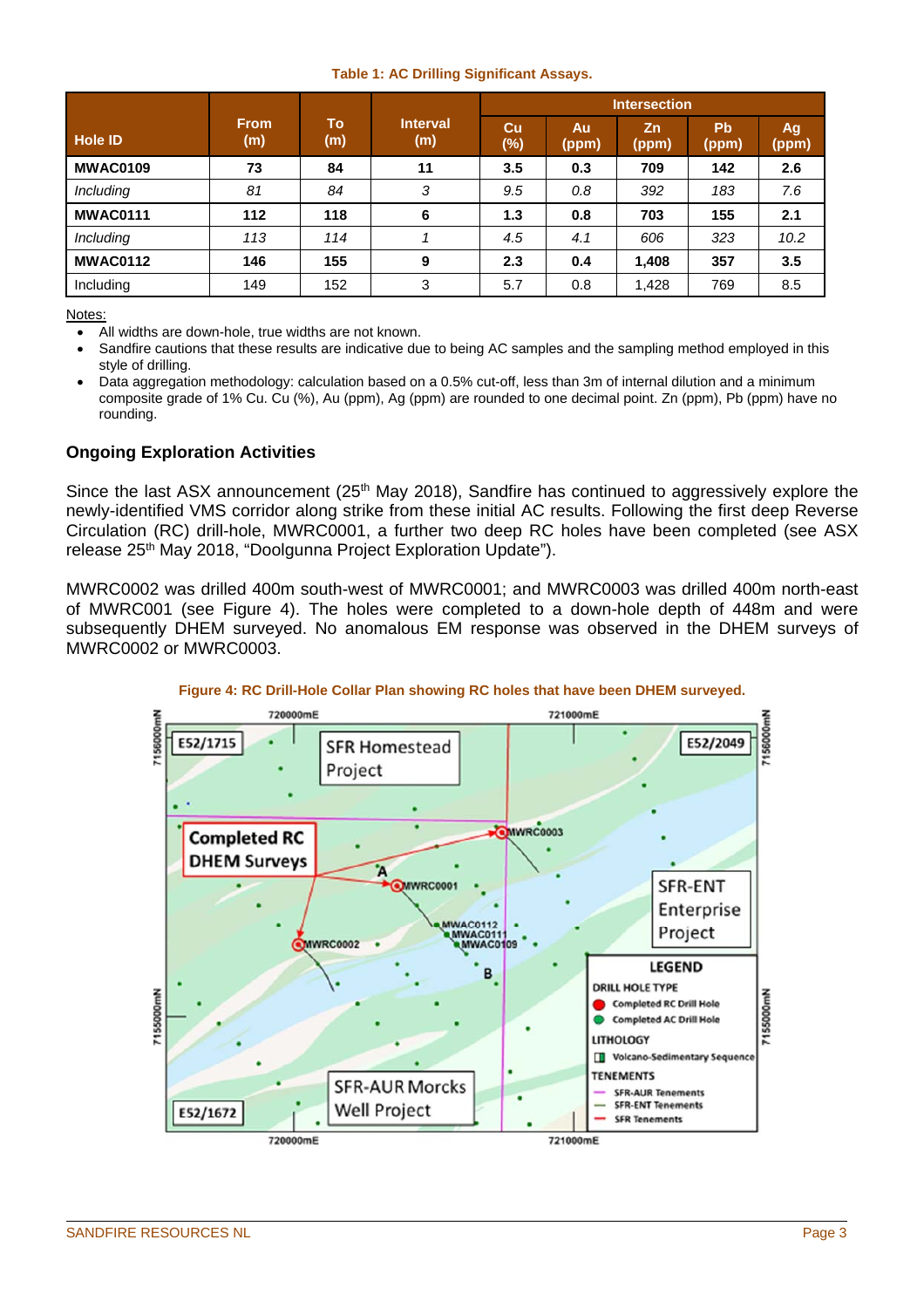MWRC0002, which was collared in dolerite, intersected an upper sedimentary sequence consisting of interbedded mafic breccia, siltstone and basalt (55-196m) before passing through a lower chlorite altered succession of intercalated siltstone and magnetite-rich chemogenic sediments with minor jasper (196- 344m). The drill hole was terminated in footwall dolerite (344-448m).

MWRC0003 was collared in the Auris farm-in tenure and entered into the Enterprise Farm-in tenure at roughly 70m depth. The hole intersected siltstone (14-36m) and dolerite (36-340m) before penetrating the mafic breccia unit (340-419m) and terminating in chloritically altered siltstone to EOH (419-448m).

Assays for all RC holes completed on the project to date are pending. Geological logging has not identified any significant sulphide mineralisation.

Aircore drilling is also continuing on the Morck's Well Project and along strike into the Enterprise Farm-In area. Morck's Well is located south-west of Sandfire's 100%-owned Homestead Prospect and the neighbouring Vulcan West Project (SFR-ENT farm-in) (see Figures 1, 2 and 5).

The geological interpretation will be updated as exploration continues and will be used for further targeting in the area. Preliminary drilling has defined an area of geological interest that will be intensively targeted by AC, RC and diamond drilling, supported by multi-element geochemistry, surface and down-hole geophysics.

Sandfire may earn a 70% interest in the Morck's Well Project by the definition of at least 50,000 tonnes of copper contained in a declared JORC Mineral Resource on which it completes a Feasibility Study (for full details of the agreement please see ASX release 27<sup>th</sup> February 2018, "Sandfire Farm-in to Morck's Well East and Doolgunna").

This Project forms part of Sandfire's Greater Doolgunna Project, comprising of a package of 6,276 square kilometres of contiguous tenements surrounding the DeGrussa Copper Mine (Figure 5).

Details and coordinates of the RC drill holes completed by Sandfire at the project to date are provided below.

| <b>Hole ID</b> | <b>EOH</b><br><b>Depth</b> | Dip         | <b>Azimuth</b> | <b>Grid ID</b> | <b>East</b> | <b>North</b> | <b>RL</b> | <b>Lease ID</b> | <b>Hole Status</b> |
|----------------|----------------------------|-------------|----------------|----------------|-------------|--------------|-----------|-----------------|--------------------|
| MWRC0001       | 448m                       | -60°        | $135^\circ$    | MGA94 50       | 720.369     | 7.155.469    | 555       | E52/1672        | Complete           |
| MWRC0002       | 448m                       | -60°        | $135^\circ$    | MGA94 50       | 720.015     | 7.155.258    | 556       | E52/1672        | Complete           |
| MWRC0003       | 448m                       | $-60^\circ$ | $135^\circ$    | MGA94 50       | 720.743     | 7.155.662    | 554       | E52/1672        | Complete           |

## **Table 2: Drill-hole Information Summary, Morck's Well Project.**

### **ENDS**

For further information contact:

Sandfire Resources NL **Karl Simich – Managing Director/CEO**  Office: +61 8 6430 3800

Read Corporate Mobile: +61 419 929 046 (Nicholas Read) Mobile: +61 421 619 084 (Paul Armstrong)

#### **Competent Person's Statement – Exploration Results Doolgunna**

The information in this report that relates to Exploration Results at Doolgunna is based on information compiled by Mr Shannan Bamforth who is a Member of The Australasian Institute of Mining and Metallurgy. Mr Bamforth is a permanent employee of Sandfire Resources and has sufficient experience that is relevant to the style of mineralization and type of deposit under consideration and to the activity which he is undertaking to qualify as Competent Person as defined in the 2012 Edition of the Australasian Code for Reporting of Exploration Results, Mineral Resources and Ore Reserves. Mr Bamforth consents to the inclusion in the report of the matters based on his information in the form and context in which it appears.

#### **Exploration and Resource Targets**

Any discussion in relation to the potential quantity and grade of Exploration Targets is only conceptual in nature. While Sandfire is confident that it will report additional JORC compliant resources for the DeGrussa Project, there has been insufficient exploration to define mineral resources in addition to the current JORC compliant Mineral Resource inventory and it is uncertain if further exploration will result in the determination of additional JORC compliant Mineral Resources.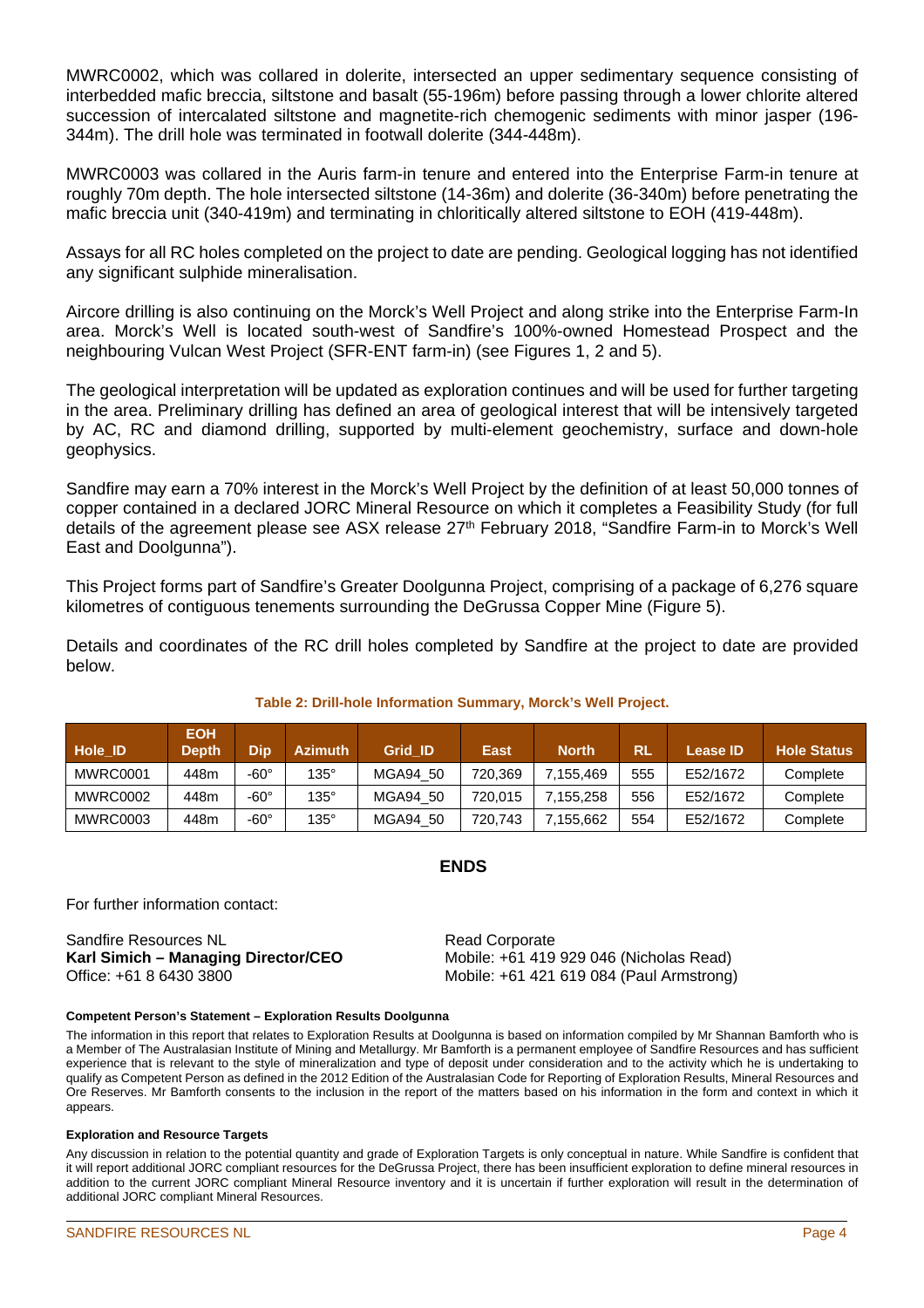#### **Forward-Looking Statements**

Certain statements made during or in connection with this statement contain or comprise certain forward-looking statements regarding Sandfire's Mineral Resources and Reserves, exploration operations, project development operations, production rates, life of mine, projected cash flow, capital expenditure, operating costs and other economic performance and financial condition as well as general market outlook. Although Sandfire believes that the expectations reflected in such forward-looking statements are reasonable, such expectations are only predictions and are subject to inherent risks and uncertainties which could cause actual values, results, performance or achievements to differ materially from those expressed, implied or projected in any forward looking statements and no assurance can be given that such expectations will prove to have been correct. Accordingly, results could differ materially from those set out in the forward-looking statements as a result of, among other factors, changes in economic and market conditions, delays or changes in project development, success of business and operating initiatives, changes in the regulatory environment and other government actions, fluctuations in metals prices and exchange rates and business and operational risk management. Except for statutory liability which cannot be excluded, each of Sandfire, its officers, employees and advisors expressly disclaim any responsibility for the accuracy or completeness of the material contained in this statement and excludes all liability whatsoever (including in negligence) for any loss or damage which may be suffered by any person as a consequence of any information in this statement or any error or omission. Sandfire undertakes no obligation to update publicly or release any revisions to these forward-looking statements to reflect events or circumstances after today's date or to reflect the occurrence of unanticipated events other than required by the Corporations Act and ASX Listing Rules. Accordingly you should not place undue reliance on any forward looking statement.

#### **JORC Compliance Statement**

A summary of the information used in this release is as follows.

The DeGrussa VHMS (volcanic-hosted massive sulphide) copper-gold deposit is located 900 kilometres north of Perth and 150 kilometres north of Meekatharra in the Peak Hill Mineral Field. The system is hosted within a sequence of metasediments and mafic intrusions situated in the Bryah Basin that have been metamorphosed and structurally disrupted.

The sulphide mineralisation consists of massive sulphide and semi-massive sulphide mineralisation. Primary sulphide minerals present are pyrite, chalcopyrite, pyrrhotite and sphalerite, together with magnetite. The sulphide mineralisation is interpreted to be derived from volcanic activity. The deposit shares characteristics with numerous VHMS deposits worldwide.

DeGrussa is located wholly within Mining Lease 52/1046. This tenement is subject to the Yugunga-Nya (WC99/046) and Gingirana Claims (WC06/002). A Land Access Agreement was executed with both claimant groups in November 2010. Sandfire is required to make royalty payments to the State and affected Native Title Claimants on a periodical basis.

Drilling of the DeGrussa massive sulphide lens (of which there are four defined lenses of mineralisation) and surrounding area is by diamond drill holes of NQ2 diameter core and, to a lesser extent, by Reverse Circulation (RC) face sampling hammer drilling. The nominal drill-hole spacing is less than 80m x 40m in the inferred areas of the Mineral Resource and increases in density as the classification increases to Measured where nominal 13m x 20m drill hole spacing is achieved. Drilling has been by conventional diamond drilling with a small number holes aided by the use of navigational drilling tools. RC drilling was completed with a nominal 140mm face sampling hammer and split on a cone or riffle splitter. Drillhole collar locations were surveyed using RTK GPS, and all holes were down-hole surveyed using high speed gyroscopic survey tools.

Sampling of diamond core was based on geological intervals (standard length 0.5 m to 1.3 m). The core was cut into half or quarter (NQ2) to give sample weights up to 3 kg. RC samples were 1.0m samples down-hole, with sample weights between 3.5kg and 7kg depending on material type. Field quality control procedures involved assay standards, along with blanks and duplicates. These QC samples were inserted at an average rate of 1:15.

The sample preparation of diamond core involved oven drying, coarse crushing of the core sample down to ~10 mm followed by pulverisation of the entire sample to a grind size of 90% passing 75 micron. A pulp sub-sample was collected for analysis by either four acid digest with an ICP/OES, ICP/MS (multi element) finish or formed into fused beads for XRF determination on base metals and a fire assay for Au.

All reported assays have been length weighted. No top-cuts have been applied. A nominal 0.3% Cu lower cut-off is applied. High grade intervals internal to broader zones of sulphide mineralisation are reported as included intervals.

The attitude of the ore bodies at DeGrussa is variable but there is a dominant southerly dip from ~40 to 90 degrees flat-lying and is drilled to grid west with drill holes inclined between -60 and -90 degrees. As such the dominant hole direction is north and with varying intersection angles all results are clearly defined as either down hole or approximate true width.

Density of the massive sulphide orebody ranges from 2.8g/cm3 to 4.9g/cm3, with an average density reading of 3.7g/cm3. Geotechnical and structural readings recorded from diamond drilling include recovery, RQD, structure type, dip, dip direction, alpha and beta angles, and descriptive information. All data is stored in the tables Oriented Structure, Geotechnical RQD, Core Recovery, Interval Structure as appropriate.

A suite of multi-element assays are completed on each mineralised sample and include all economic and typical deleterious elements in copper concentrates. This suite includes Cu, Au, Ag, Zn, Pb, S, Fe, Sb, Bi, Cd and As.

Regional drilling has been completed using a combination of RC and AC drilling. A majority of the drilling is preliminary in nature and starts with 800m x 100m AC drilling where the geology and geochemistry is evaluated to determine the requirement for follow 400m x 100m drilling. If significant anomalism is identified in the AC drilling then follow up RC drilling will be conducted to determine the opportunity for delineating potentially economic mineralisation. Whist the main aim of the exploration at Doolgunna is to identify additional VHMS mineralisation in some areas of regional land holding it is currently the interpreted that there is shear zones located on the contact between dolerite and sediments hosting auriferous quartz vein stockworks with some coincident copper.

AC and RC regional samples are prepared at Ultra Trace in Perth with the original samples being dried at 80° for up to 24 hours and weighed, and Boyd crushed to -4mm. Samples are then split to less than 2kg through linear splitter and excess retained. Sample splits are weighed at a frequency of 1/20 and entered into the job results file. Pulverising is completed using LM5 mill to 90% passing 75%µm. Assaying is completed using a Mixed 4 Acid Digest (MAD) 0.3g charge and MAD Hotbox 0.15g charge methods with ICPOES or ICPMS. The samples are digested and refluxed with a mixture of acids including Hydrofluoric, Nitric, Hydrochloric and Perchloric acids and conducted for multi elements including Cu, Pb, Zn, Ag, As, Fe, S, Sb, Bi, Mo. The MAD Hotbox method is an extended digest method that approaches a total digest for many elements however some refractory minerals are not completely attacked. The elements are then determined by ICPOES or ICPMS finish. Samples are analysed for Au, Pd and Pt by firing a 40g of sample with ICP AES/MS finish.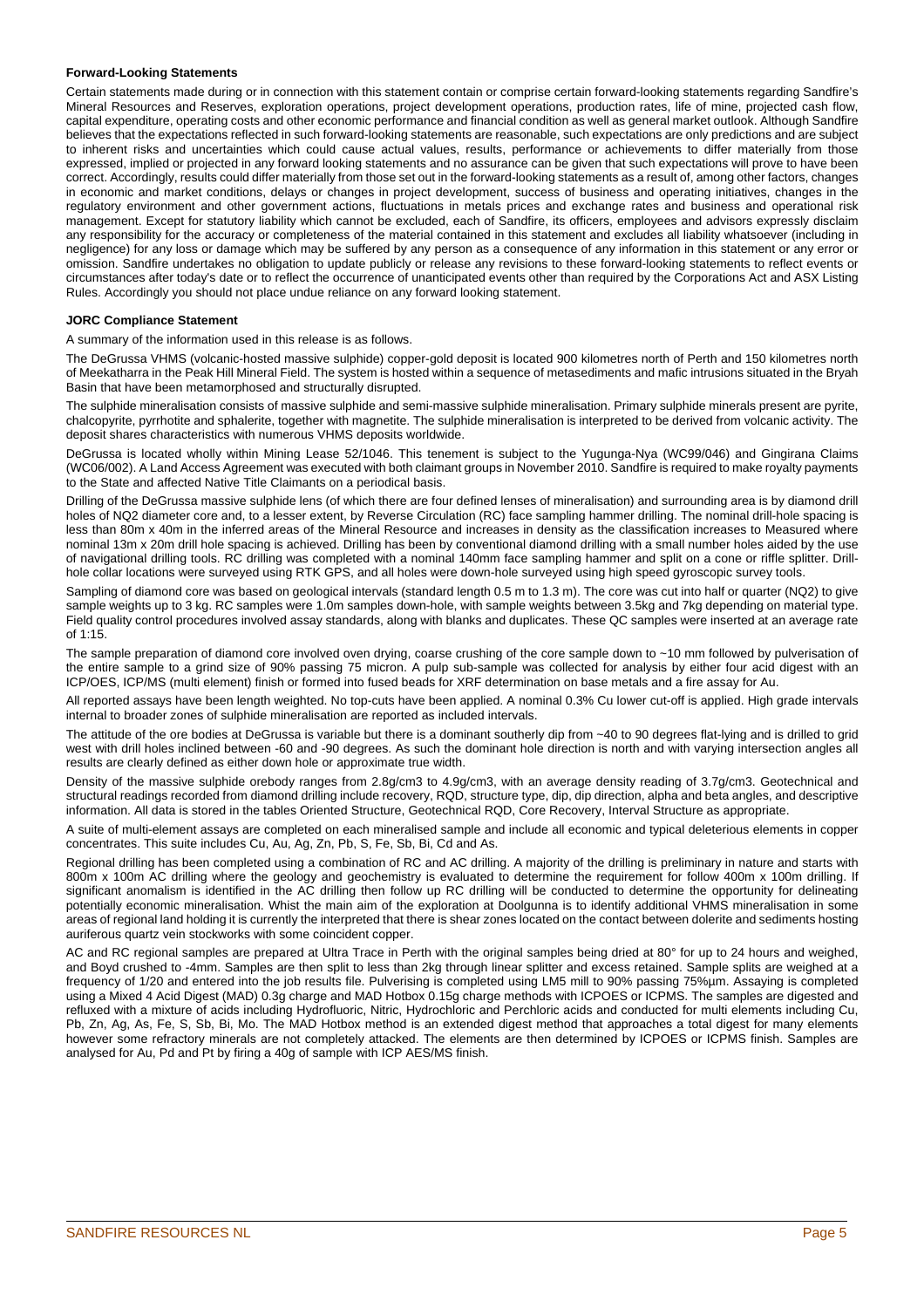#### **Figure 5: Sandfire's Greater Doolgunna Project showing 100% owned tenure and farm-in joint ventures including Auris Minerals Ltd Farm-in.**

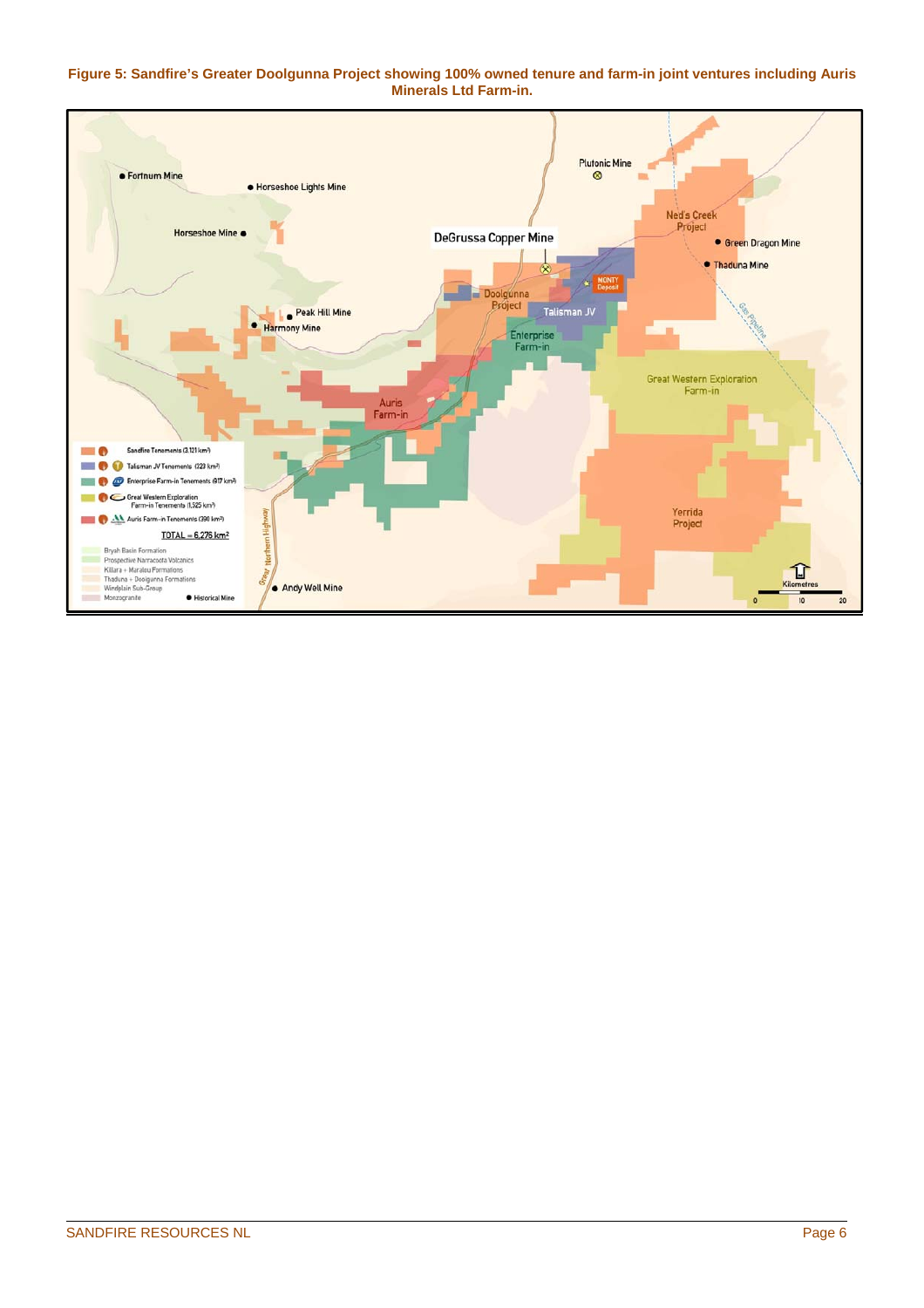## **Appendix 1: MWRC0001-3 Assays**

## **Table 1: Down-hole laboratory assay table.**

|                 | From           | To             |                 | <b>Intersection</b> |                |        |                  |                |
|-----------------|----------------|----------------|-----------------|---------------------|----------------|--------|------------------|----------------|
| Hole <b>ID</b>  | (m)            | (m)            | <b>Interval</b> | Ag_ppm              | Au_ppb         | Cu_ppm | Pb_ppm           | Zn_ppm         |
| MWAC0109        | 0              | $\mathbf{1}$   | 1               | <b>BDL</b>          | 1              | 34     | 7                | 49             |
| MWAC0109        | 1              | $\overline{2}$ | 1               | <b>BDL</b>          | 1              | 32     | $\overline{7}$   | 34             |
| MWAC0109        | $\overline{c}$ | 3              | 1               | <b>BDL</b>          | $\overline{c}$ | 33     | 8                | 33             |
| MWAC0109        | 3              | $\overline{4}$ | 1               | <b>BDL</b>          | $\overline{2}$ | 45     | $\boldsymbol{9}$ | 34             |
| MWAC0109        | 4              | 5              | 1               | <b>BDL</b>          | 3              | 48     | 8                | 42             |
| MWAC0109        | 5              | 6              | $\mathbf{1}$    | <b>BDL</b>          | 3              | 43     | $\overline{7}$   | 21             |
| MWAC0109        | 6              | $\overline{7}$ | 1               | <b>BDL</b>          | $\overline{2}$ | 44     | 9                | 15             |
| MWAC0109        | $\overline{7}$ | 8              | 1               | <b>BDL</b>          | 3              | 23     | 11               | $\overline{7}$ |
| MWAC0109        | 8              | 9              | 1               | <b>BDL</b>          | $\overline{2}$ | 22     | 12               | 6              |
| MWAC0109        | 9              | 10             | 1               | <b>BDL</b>          | $\overline{2}$ | 21     | 12               | 5              |
| MWAC0109        | 10             | 11             | 1               | <b>BDL</b>          | 3              | 23     | 11               | 5              |
| <b>MWAC0109</b> | 11             | 12             | $\mathbf{1}$    | <b>BDL</b>          | $\overline{4}$ | 23     | 11               | 9              |
| MWAC0109        | 12             | 13             | $\mathbf{1}$    | <b>BDL</b>          | $\overline{7}$ | 23     | 11               | $\overline{4}$ |
| MWAC0109        | 13             | 14             | $\mathbf{1}$    | <b>BDL</b>          | $\overline{4}$ | 27     | 10               | 5              |
| MWAC0109        | 14             | 15             | $\mathbf{1}$    | <b>BDL</b>          | 5              | 23     | 9                | $\overline{4}$ |
| MWAC0109        | 15             | 16             | 1               | <b>BDL</b>          | 1              | 42     | 10               | 29             |
| MWAC0109        | 16             | 17             | 1               | 0.1                 | 4              | 14     | $\overline{4}$   | $\overline{7}$ |
| MWAC0109        | 17             | 18             | 1               | 0.05                | 6              | 12     | 4                | 6              |
| MWAC0109        | 18             | 19             | 1               | <b>BDL</b>          | $\overline{7}$ | 13     | 4                | 3              |
| MWAC0109        | 19             | 20             | 1               | <b>BDL</b>          | 8              | 15     | 5                | $\overline{c}$ |
| MWAC0109        | 20             | 21             | 1               | 0.15                | 6              | 20     | 6                | $\overline{2}$ |
| MWAC0109        | 21             | 22             | 1               | <b>BDL</b>          | 3              | 25     | 10               | 3              |
| MWAC0109        | 22             | 23             | 1               | <b>BDL</b>          | 3              | 28     | 14               | 5              |
| MWAC0109        | 23             | 24             | 1               | <b>BDL</b>          | $\overline{c}$ | 49     | 12               | 5              |
| MWAC0109        | 24             | 25             | 1               | <b>BDL</b>          | 5              | 84     | 8                | 3              |
| MWAC0109        | 25             | 26             | 1               | <b>BDL</b>          | 6              | 94     | $\boldsymbol{9}$ | 3              |
| MWAC0109        | 26             | 27             | $\mathbf{1}$    | <b>BDL</b>          | $\overline{4}$ | 111    | 16               | $\overline{2}$ |
| MWAC0109        | 27             | 28             | 1               | <b>BDL</b>          | $\overline{2}$ | 81     | 11               | 6              |
| MWAC0109        | 28             | 29             | $\mathbf{1}$    | <b>BDL</b>          | $\overline{2}$ | 114    | 12               | 13             |
| MWAC0109        | 29             | 30             | $\mathbf{1}$    | 0.05                | $\mathbf{1}$   | 169    | 9                | $\overline{7}$ |
| MWAC0109        | 30             | 31             | $\mathbf{1}$    | 0.1                 | 14             | 782    | 14               | 93             |
| MWAC0109        | 31             | 32             | $\mathbf{1}$    | <b>BDL</b>          | 3              | 924    | 25               | 194            |
| MWAC0109        | 32             | 33             | $\mathbf{1}$    | 0.05                | 12             | 930    | 28               | 116            |
| MWAC0109        | 33             | 34             | $\mathbf{1}$    | <b>BDL</b>          | <b>BDL</b>     | 244    | 12               | 21             |
| MWAC0109        | 34             | 35             | $\mathbf{1}$    | <b>BDL</b>          | <b>BDL</b>     | 268    | 11               | 14             |
| MWAC0109        | 35             | 36             | $\mathbf{1}$    | <b>BDL</b>          | <b>BDL</b>     | 251    | 9                | 12             |
| MWAC0109        | 36             | 37             | $\mathbf{1}$    | <b>BDL</b>          | $\overline{4}$ | 214    | 11               | 11             |
| MWAC0109        | 37             | 38             | 1               | <b>BDL</b>          | <b>BDL</b>     | 178    | 10               | 10             |
| MWAC0109        | 38             | 39             | 1               | <b>BDL</b>          | <b>BDL</b>     | 313    | 12               | 28             |
| MWAC0109        | 39             | 40             | 1               | <b>BDL</b>          | <b>BDL</b>     | 241    | 19               | 11             |
| MWAC0109        | 40             | 41             | $\mathbf{1}$    | <b>BDL</b>          | <b>BDL</b>     | 384    | 24               | 18             |
| MWAC0109        | 41             | 42             | $\mathbf{1}$    | <b>BDL</b>          | $\overline{2}$ | 229    | 12               | 10             |
| MWAC0109        | 42             | 43             | $\mathbf{1}$    | <b>BDL</b>          | 3              | 631    | 19               | 33             |
| MWAC0109        | 43             | 44             | $\mathbf{1}$    | <b>BDL</b>          | $\overline{2}$ | 609    | 13               | 31             |
| MWAC0109        | 44             | 45             | $\mathbf{1}$    | <b>BDL</b>          | 5              | 931    | 11               | 62             |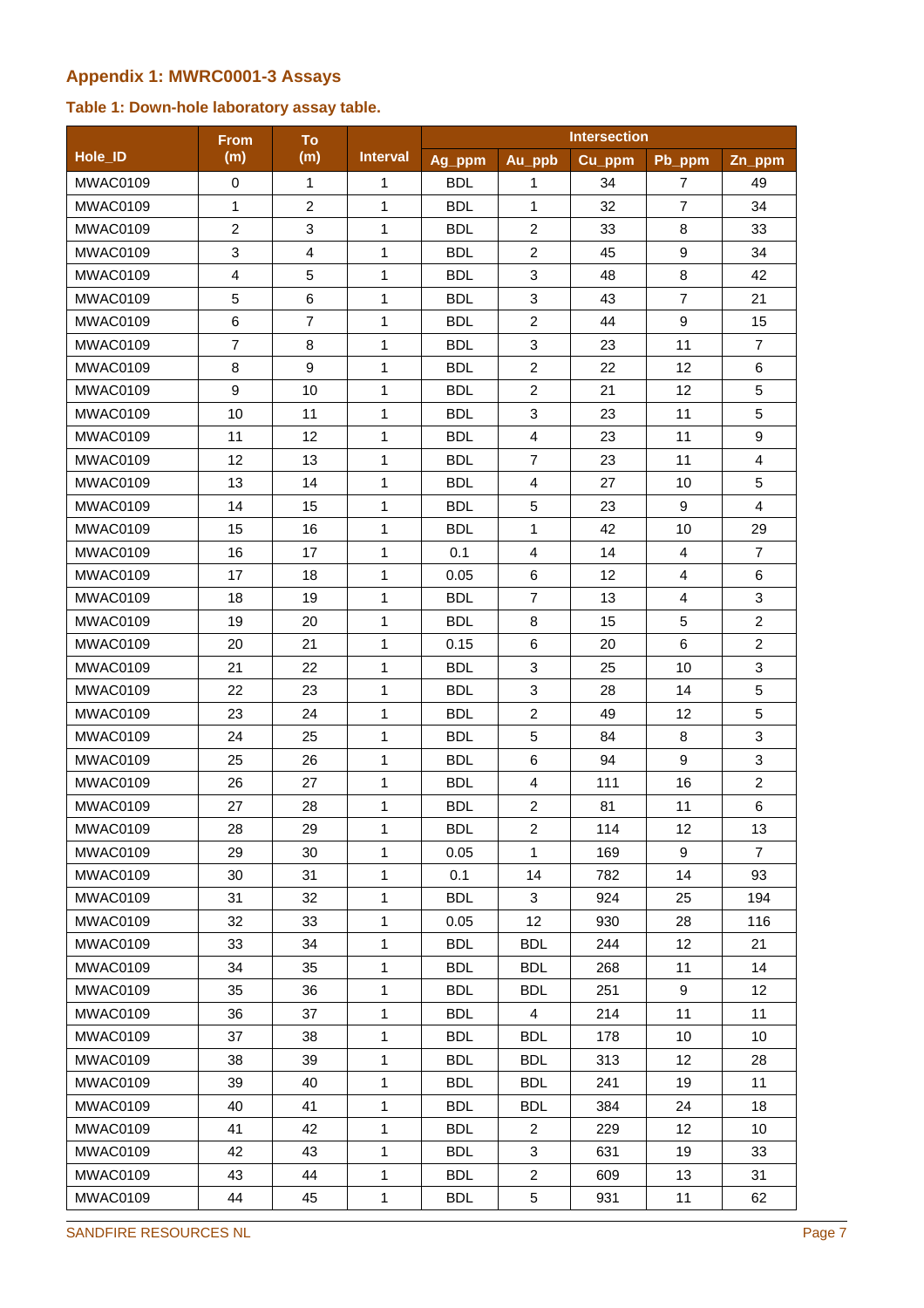|                       | <b>From</b> | To  |                 |            |                | <b>Intersection</b>                  |                |        |
|-----------------------|-------------|-----|-----------------|------------|----------------|--------------------------------------|----------------|--------|
| Hole_ID               | (m)         | (m) | <b>Interval</b> | Ag_ppm     | Au_ppb         | Cu_ppm                               | Pb_ppm         | Zn_ppm |
| MWAC0109              | 45          | 46  | 1               | 0.05       | 3              | 1010                                 | 6              | 49     |
| MWAC0109              | 46          | 47  | $\mathbf{1}$    | 0.2        | 1              | 676                                  | $\overline{4}$ | 31     |
| MWAC0109              | 47          | 48  | 1               | 0.4        | <b>BDL</b>     | 412                                  | $\overline{c}$ | 23     |
| MWAC0109              | 48          | 49  | 1               | 0.25       | <b>BDL</b>     | 405                                  | $\overline{c}$ | 21     |
| MWAC0109              | 49          | 50  | $\mathbf 1$     | 0.1        | <b>BDL</b>     | 613                                  | $\overline{2}$ | 30     |
| MWAC0109              | 50          | 51  | 1               | <b>BDL</b> | $\mathbf{1}$   | 814                                  | $\overline{a}$ | 40     |
| MWAC0109              | 51          | 52  | $\mathbf{1}$    | 0.15       | <b>BDL</b>     | 834                                  | $\overline{c}$ | 50     |
| MWAC0109              | 52          | 53  | 1               | 0.05       | <b>BDL</b>     | 512                                  | $\overline{2}$ | 32     |
| MWAC0109              | 53          | 54  | 1               | <b>BDL</b> | <b>BDL</b>     | 525                                  | $\overline{c}$ | 28     |
| MWAC0109              | 54          | 55  | 1               | 0.1        | <b>BDL</b>     | 767                                  | $\overline{2}$ | 33     |
| MWAC0109              | 55          | 56  | $\mathbf 1$     | 0.1        | $\overline{2}$ | 1100                                 | 3              | 59     |
| MWAC0109              | 56          | 57  | $\mathbf{1}$    | 0.1        | $\mathbf{3}$   | 3510                                 | $\overline{2}$ | 459    |
| MWAC0109              | 57          | 58  | $\mathbf 1$     | 0.15       | $\overline{c}$ | 3420                                 | $\overline{2}$ | 684    |
| MWAC0109              | 58          | 59  | $\mathbf{1}$    | 0.1        | $\overline{2}$ | 4400                                 | $\overline{2}$ | 1510   |
| MWAC0109              | 59          | 60  | $\mathbf{1}$    | 0.15       | $\mathbf{1}$   | 2830                                 | $\overline{2}$ | 517    |
| MWAC0109              | 60          | 61  | $\mathbf{1}$    | 0.05       | 1              | 2580                                 | $\mathbf{1}$   | 388    |
| MWAC0109              | 61          | 62  | $\mathbf{1}$    | <b>BDL</b> | $\mathbf{1}$   | 1530                                 | 1              | 191    |
| MWAC0109              | 62          | 63  | $\mathbf 1$     | <b>BDL</b> | $\mathbf{1}$   | 1010                                 | 1              | 140    |
| MWAC0109              | 63          | 64  | $\mathbf{1}$    | <b>BDL</b> | <b>BDL</b>     | 664                                  | $\overline{2}$ | 111    |
| MWAC0109              | 64          | 65  | 1               | <b>BDL</b> | <b>BDL</b>     | 541                                  | 1              | 107    |
| MWAC0109              | 65          | 66  | 1               | <b>BDL</b> | <b>BDL</b>     | 508                                  | 1              | 109    |
| MWAC0109              | 66          | 67  | 1               | <b>BDL</b> | <b>BDL</b>     | 987                                  | 5              | 152    |
| MWAC0109              | 67          | 68  | 1               | <b>BDL</b> | <b>BDL</b>     | 719                                  | $\overline{2}$ | 112    |
| MWAC0109              | 68          | 69  | 1               | <b>BDL</b> | 1              | 881                                  | $\overline{c}$ | 111    |
| MWAC0109              | 69          | 70  | 1               | <b>BDL</b> | <b>BDL</b>     | 1370                                 | 4              | 158    |
| MWAC0109              | 70          | 71  | $\mathbf{1}$    | <b>BDL</b> | <b>BDL</b>     | 2290                                 | 22             | 248    |
| MWAC0109              | 71          | 72  | $\mathbf{1}$    | <b>BDL</b> | <b>BDL</b>     | 1560                                 | 26             | 264    |
| MWAC0109              | 72          | 73  | $\mathbf{1}$    | 0.4        | 99             | 4070                                 | 236            | 2010   |
| MWAC0109              | 73          | 74  | 1               | 4.25       | 1180           | 19100                                | 529            | 3030   |
| MWAC0109              | 74          | 75  | 1               | 2.05       | 367            | 11400                                | 205            | 1480   |
| MWAC0109              | 75          | 76  | 1               | 0.2        | 40             | 10300                                | 33             | 572    |
| MWAC0109              | 76          | 77  | $\mathbf{1}$    | <b>BDL</b> | 11             | 15300                                | 12             | 317    |
| MWAC0109              | 77          | 78  | 1               | <b>BDL</b> | $\overline{7}$ | 20400                                | 9              | 335    |
| MWAC0109              | 78          | 79  | $\mathbf 1$     | <b>BDL</b> | $\sqrt{5}$     | 15500                                | 10             | 247    |
| MWAC0109              | 79          | 80  | 1               | <b>BDL</b> | $\overline{2}$ | 7050                                 | 67             | 249    |
| MWAC0109              | 80          | 81  | $\mathbf{1}$    | <b>BDL</b> | 9              | 6930                                 | 144            | 392    |
| MWAC0109              | 81          | 82  | $\mathbf 1$     | 9.6        | 409            | 85200                                | 384            | 534    |
| MWAC0109              | 82          | 83  | $\mathbf{1}$    | 6.45       | 979            | 139000                               | 121            | 323    |
| MWAC0109              | 83          | 84  | 1               | 6.7        | 427            | 59800                                | 44             | 318    |
| MWAC0111              | $\mathbf 0$ | 100 | 100             |            |                | Awaiting 5m composites assay results |                |        |
| MWAC0111              | 100         | 101 | 1               | <b>BDL</b> | $\overline{7}$ | 139                                  | 6              | 628    |
| MWAC0111              | 101         | 102 | 1               | <b>BDL</b> | 5              | 123                                  | 4              | 685    |
| MWAC0111              | 102         | 103 | 1               | <b>BDL</b> | $\overline{7}$ | 83                                   | 4              | 451    |
| MWAC0111              | 103         | 104 | 1               | <b>BDL</b> | 5              | 144                                  | 8              | 1050   |
| MWAC0111              | 104         | 105 | 1               | <b>BDL</b> | 4              | 74                                   | 5              | 545    |
| MWAC0111              | 105         | 106 | 1               | <b>BDL</b> | 41             | 142                                  | 5              | 491    |
| MWAC0111              | 106         | 107 | 1               | <b>BDL</b> | 15             | 124                                  | 4              | 310    |
| MWAC0111              | 107         | 108 | 1               | <b>BDL</b> | 4              | 174                                  | 4              | 338    |
| SANDFIRE RESOURCES NL |             |     |                 |            |                |                                      |                |        |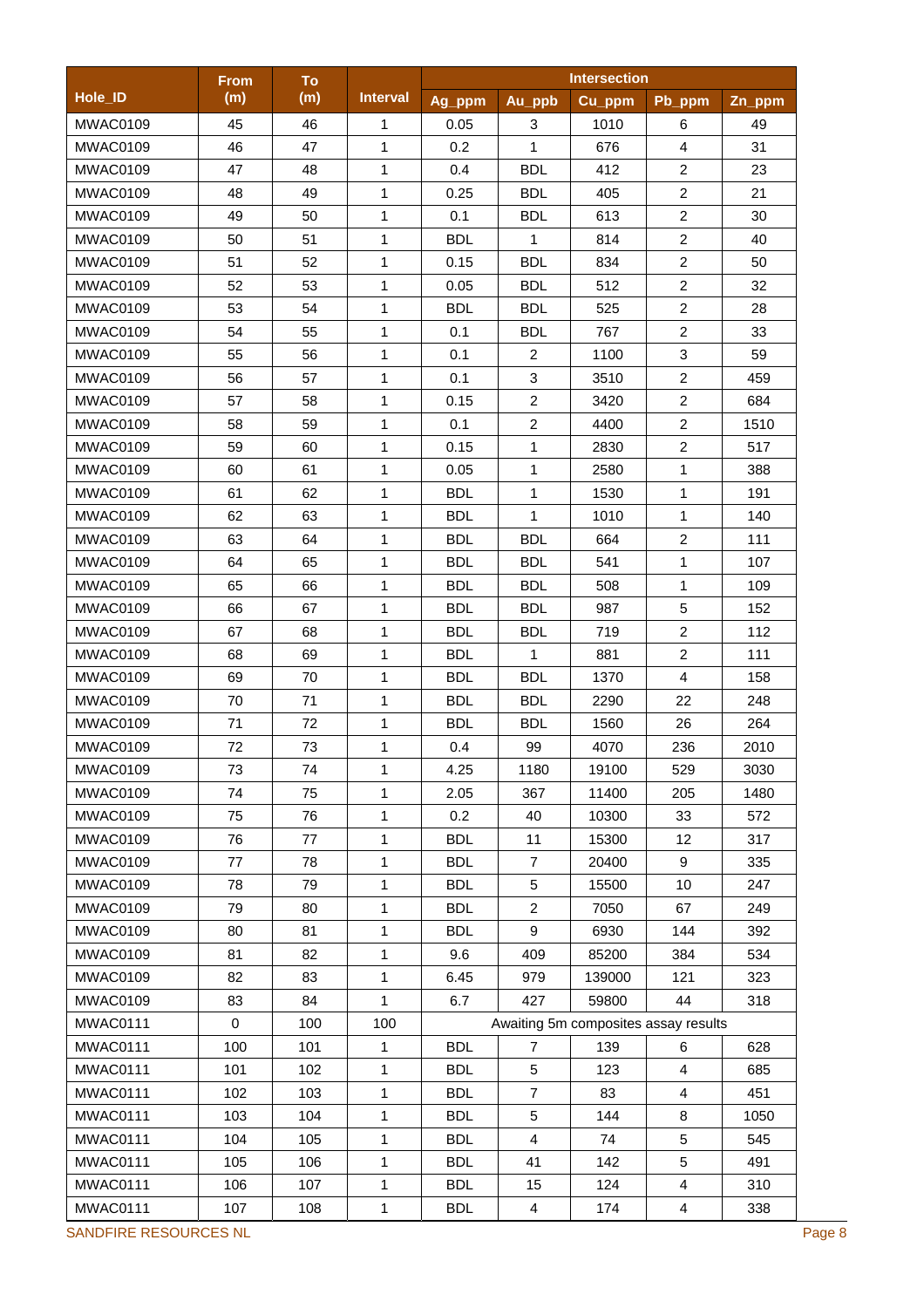|          | <b>From</b> | <b>To</b> |                 |            |                | <b>Intersection</b>                  |                         |        |
|----------|-------------|-----------|-----------------|------------|----------------|--------------------------------------|-------------------------|--------|
| Hole_ID  | (m)         | (m)       | <b>Interval</b> | Ag_ppm     | Au_ppb         | Cu_ppm                               | Pb_ppm                  | Zn_ppm |
| MWAC0111 | 108         | 109       | 1               | <b>BDL</b> | 24             | 539                                  | 9                       | 531    |
| MWAC0111 | 109         | 110       | $\mathbf{1}$    | <b>BDL</b> | 3              | 234                                  | $\overline{7}$          | 453    |
| MWAC0111 | 110         | 111       | 1               | <b>BDL</b> | $\overline{2}$ | 208                                  | 4                       | 455    |
| MWAC0111 | 111         | 112       | 1               | 0.25       | 65             | 2110                                 | 17                      | 473    |
| MWAC0111 | 112         | 113       | $\mathbf{1}$    | 1.05       | 319            | 7260                                 | 149                     | 836    |
| MWAC0111 | 113         | 114       | $\mathbf{1}$    | 10.2       | 4150           | 44800                                | 323                     | 606    |
| MWAC0111 | 114         | 115       | $\mathbf{1}$    | 0.25       | 37             | 7290                                 | 39                      | 708    |
| MWAC0111 | 115         | 116       | 1               | 0.2        | 53             | 3860                                 | 44                      | 698    |
| MWAC0111 | 116         | 117       | 1               | 0.4        | 45             | 8230                                 | 115                     | 620    |
| MWAC0111 | 117         | 118       | 1               | 0.65       | 23             | 6090                                 | 260                     | 752    |
| MWAC0111 | 118         | 119       | $\mathbf 1$     | 0.05       | 13             | 2500                                 | 82                      | 605    |
| MWAC0111 | 119         | 120       | $\mathbf{1}$    | <b>BDL</b> | 9              | 914                                  | 33                      | 509    |
| MWAC0111 | 120         | 121       | $\mathbf 1$     | <b>BDL</b> | $\overline{4}$ | 1470                                 | 12                      | 363    |
| MWAC0111 | 121         | 122       | 1               | 0.05       | 5              | 1380                                 | 15                      | 499    |
| MWAC0111 | 122         | 123       | $\mathbf 1$     | <b>BDL</b> | $\overline{2}$ | 247                                  | $\overline{\mathbf{4}}$ | 656    |
| MWAC0111 | 123         | 124       | $\mathbf{1}$    | <b>BDL</b> | $\mathbf{3}$   | 135                                  | $\overline{4}$          | 448    |
| MWAC0111 | 124         | 125       | $\mathbf{1}$    | <b>BDL</b> | $\mathbf{3}$   | 66                                   | $\overline{7}$          | 485    |
| MWAC0111 | 125         | 126       | $\mathbf{1}$    | <b>BDL</b> | $\overline{2}$ | 140                                  | $\overline{a}$          | 471    |
| MWAC0111 | 126         | 127       | 1               | <b>BDL</b> | $\overline{7}$ | 606                                  | 10                      | 976    |
| MWAC0111 | 127         | 128       | 1               | <b>BDL</b> | 8              | 728                                  | 6                       | 796    |
| MWAC0111 | 128         | 129       | 1               | <b>BDL</b> | 3              | 501                                  | 3                       | 466    |
| MWAC0111 | 129         | 130       | 1               | 0.05       | 10             | 1210                                 | 13                      | 791    |
| MWAC0111 | 130         | 131       | 1               | <b>BDL</b> | 5              | 371                                  | 9                       | 280    |
| MWAC0111 | 131         | 132       | 1               | <b>BDL</b> | 6              | 348                                  | 5                       | 302    |
| MWAC0111 | 132         | 133       | 1               | <b>BDL</b> | 26             | 205                                  | 4                       | 205    |
| MWAC0111 | 133         | 134       | 1               | <b>BDL</b> | 9              | 310                                  | 13                      | 244    |
| MWAC0111 | 134         | 135       | $\mathbf{1}$    | 0.05       | 9              | 194                                  | 13                      | 170    |
| MWAC0111 | 135         | 136       | $\mathbf{1}$    | 0.1        | 9              | 499                                  | 54                      | 149    |
| MWAC0111 | 136         | 137       | 1               | <b>BDL</b> | $\mathbf{3}$   | 148                                  | 21                      | 119    |
| MWAC0111 | 137         | 138       | 1               | <b>BDL</b> | 1              | 74                                   | 9                       | 128    |
| MWAC0111 | 138         | 139       | 1               | <b>BDL</b> | $\overline{2}$ | 66                                   | 14                      | 121    |
| MWAC0111 | 139         | 140       | $\mathbf{1}$    | <b>BDL</b> | $\overline{2}$ | 88                                   | 28                      | 130    |
| MWAC0111 | 140         | 141       | $\mathbf{1}$    |            |                | Awaiting 1m sample assay result      |                         |        |
| MWAC0112 | $\mathbf 0$ | 130       | 130             |            |                | Awaiting 5m composites assay results |                         |        |
| MWAC0112 | 130         | 131       | $\mathbf{1}$    | <b>BDL</b> | 3              | 66                                   | $\overline{2}$          | 144    |
| MWAC0112 | 131         | 132       | $\mathbf{1}$    | <b>BDL</b> | $\mathbf{1}$   | 97                                   | 3                       | 207    |
| MWAC0112 | 132         | 133       | 1               | <b>BDL</b> | $\overline{2}$ | 160                                  | 3                       | 213    |
| MWAC0112 | 133         | 134       | $\mathbf{1}$    | <b>BDL</b> | $\overline{2}$ | 100                                  | $\overline{a}$          | 199    |
| MWAC0112 | 134         | 135       | 1               | <b>BDL</b> | $5\,$          | 146                                  | 3                       | 389    |
| MWAC0112 | 135         | 136       | 1               | <b>BDL</b> | $\overline{c}$ | 150                                  | 3                       | 398    |
| MWAC0112 | 136         | 137       | 1               | <b>BDL</b> | 6              | 125                                  | $\overline{a}$          | 478    |
| MWAC0112 | 137         | 138       | 1               | <b>BDL</b> | 5              | 92                                   | $\overline{a}$          | 529    |
| MWAC0112 | 138         | 139       | 1               | <b>BDL</b> | 3              | 215                                  | 3                       | 686    |
| MWAC0112 | 139         | 140       | 1               | <b>BDL</b> | 1              | 171                                  | $\overline{a}$          | 358    |
| MWAC0112 | 140         | 141       | 1               | <b>BDL</b> | $\overline{2}$ | 159                                  | $\overline{2}$          | 336    |
| MWAC0112 | 141         | 142       | 1               | <b>BDL</b> | $\overline{4}$ | 276                                  | 6                       | 617    |
| MWAC0112 | 142         | 143       | 1               | 0.05       | $\overline{2}$ | 708                                  | 9                       | 1100   |
|          |             |           |                 |            |                |                                      |                         |        |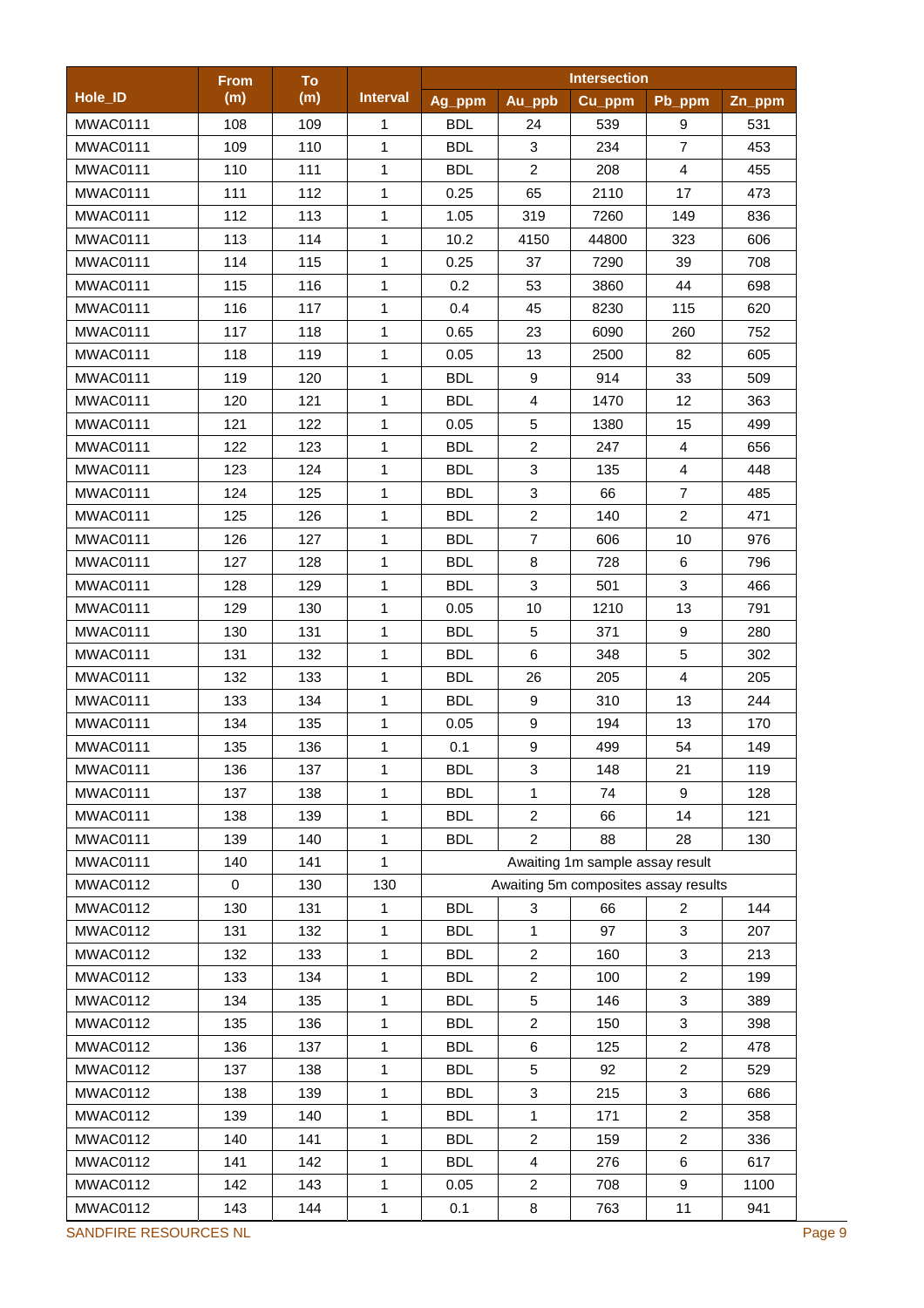|          | <b>From</b> | <b>To</b> |                 | <b>Intersection</b> |                |        |                   |        |  |
|----------|-------------|-----------|-----------------|---------------------|----------------|--------|-------------------|--------|--|
| Hole_ID  | (m)         | (m)       | <b>Interval</b> | Ag_ppm              | Au_ppb         | Cu_ppm | Pb_ppm            | Zn_ppm |  |
| MWAC0112 | 144         | 145       | 1               | 0.1                 | 3              | 688    | $12 \overline{ }$ | 1070   |  |
| MWAC0112 | 145         | 146       | 1               | 0.35                | 6              | 1980   | 59                | 3580   |  |
| MWAC0112 | 146         | 147       | 1               | 1.6                 | 419            | 9880   | 234               | 1560   |  |
| MWAC0112 | 147         | 148       | 1               | 2.15                | 241            | 14100  | 107               | 1660   |  |
| MWAC0112 | 148         | 149       | 1               | 0.7                 | 57             | 2850   | 290               | 2560   |  |
| MWAC0112 | 149         | 150       | 1               | 8.75                | 1150           | 45700  | 890               | 2000   |  |
| MWAC0112 | 150         | 151       | 1               | 4                   | 644            | 22900  | 575               | 1470   |  |
| MWAC0112 | 151         | 152       | 1               | 12.9                | 617            | 101000 | 842               | 815    |  |
| MWAC0112 | 152         | 153       | 1               | 0.5                 | 42             | 4320   | 102               | 718    |  |
| MWAC0112 | 153         | 154       | 1               | 0.2                 | 8              | 3320   | 73                | 978    |  |
| MWAC0112 | 154         | 155       | 1               | 0.3                 | 10             | 5170   | 102               | 909    |  |
| MWAC0112 | 155         | 156       | 1               | 0.1                 | 5              | 1750   | 86                | 1080   |  |
| MWAC0112 | 156         | 157       | 1               | 0.05                | $\overline{4}$ | 629    | 60                | 1090   |  |
| MWAC0112 | 157         | 158       | 1               | 0.1                 | 14             | 1560   | 32                | 920    |  |
| MWAC0112 | 158         | 159       | 1               | <b>BDL</b>          | 19             | 551    | 12                | 768    |  |
| MWAC0112 | 159         | 160       | 1               | 0.35                | 78             | 3070   | 24                | 1760   |  |

Notes:

BDL = below detection limit.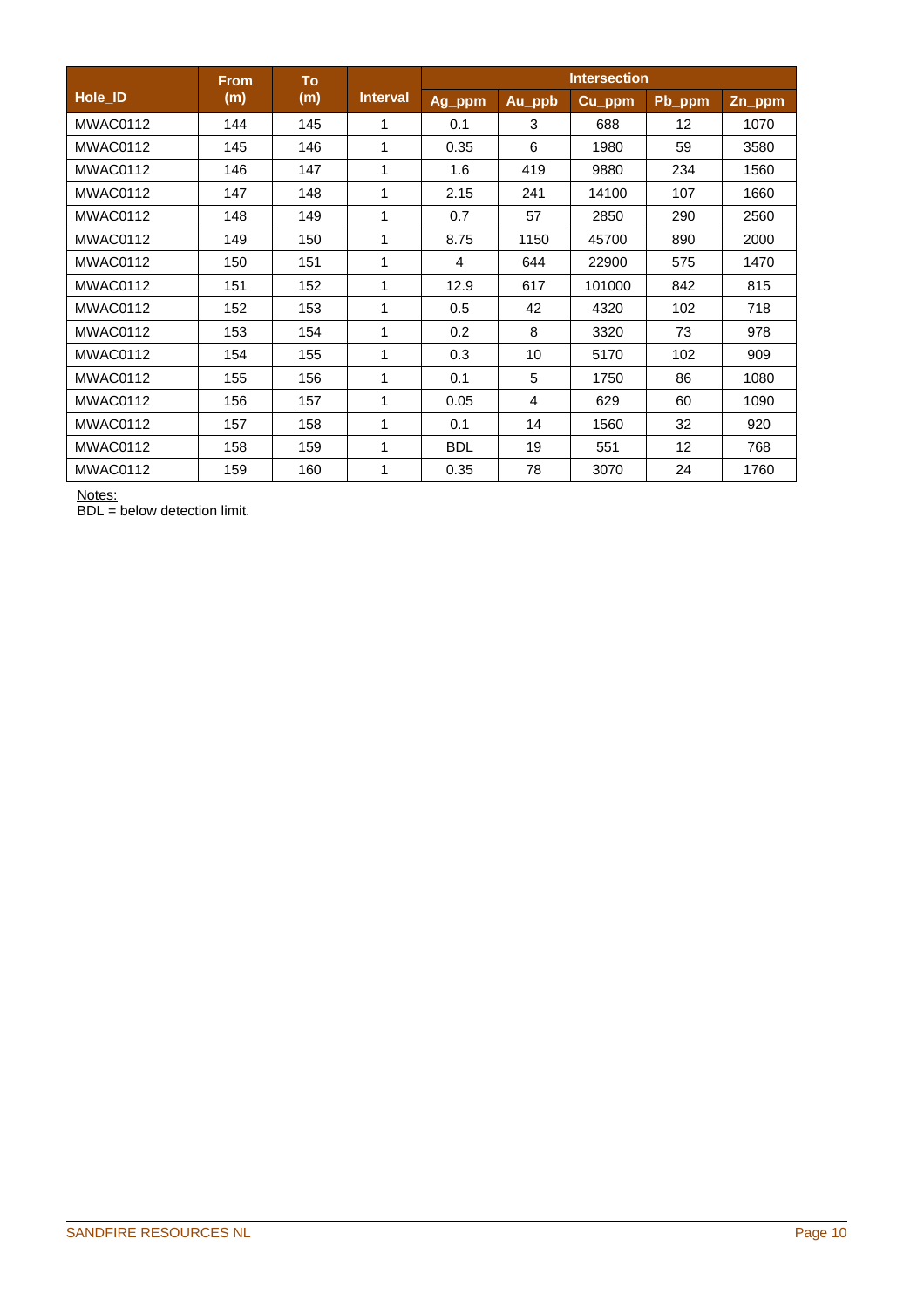## **Appendix 2: DHEM Specifications**

**Table 1: DHEM system specifications and configuration for first repeat of MWRC0001 using loop 18NE\_L1.** 

| <b>Morck's Well DHEM specifications: MWRC0001</b><br>repeat 1 |                                                         |
|---------------------------------------------------------------|---------------------------------------------------------|
| <b>SIGNAL</b>                                                 |                                                         |
| Base Frequency (Hz)                                           | 1                                                       |
| Current (A)                                                   | 150                                                     |
| <b>Tx Power</b>                                               | ٠                                                       |
| <b>Stacks</b>                                                 | Minimum 64                                              |
| Readings                                                      | Minimum three repeatable                                |
| Turn On (ms)                                                  | 0.0                                                     |
| Turn Off (ms)                                                 | 1.6                                                     |
| <b>Window Timing</b>                                          | <b>SMARTem Standard</b>                                 |
| <b>GEOMETRY</b>                                               |                                                         |
| Station Spacing (m)                                           | 20m with infill over peaks and cross-overs. EOH to 30m. |
| Loop Dimensions (m)                                           | 300 x 400                                               |
| Loop Turns                                                    | 1                                                       |
| Coordinate System(s)                                          | GDA94, MGA Zone 50                                      |
| <b>SYSTEM</b>                                                 |                                                         |
| Transmitter                                                   | <b>MT400P</b>                                           |
| Sensor                                                        | DigiAtlantis probe                                      |
| Receiver                                                      | SMARTem 24                                              |

### **Table 2: DHEM system specifications and configuration for second repeat of MWRC0001 using loop LMRC001 and first repeats of MWRC0002-3 using loops LMRC002-3.**

| <b>Morck's Well DHEM specifications: MWRC0001</b><br>repeat 2<br>MWRC0002 repeat 1<br>MWRC0003 repeat 1 |                                            |
|---------------------------------------------------------------------------------------------------------|--------------------------------------------|
| <b>SIGNAL</b>                                                                                           |                                            |
| Base Frequency (Hz)                                                                                     | 1                                          |
| Current (A)                                                                                             | 150                                        |
| <b>Tx Power</b>                                                                                         | -                                          |
| <b>Stacks</b>                                                                                           | Minimum 64                                 |
| Readings                                                                                                | Minimum three repeatable                   |
| Turn On (ms)                                                                                            | 0.0                                        |
| Turn Off (ms)                                                                                           | 1.6                                        |
| <b>Window Timing</b>                                                                                    | <b>SMARTem Standard</b>                    |
| <b>GEOMETRY</b>                                                                                         |                                            |
| Station Spacing (m)                                                                                     | 10m with infill over peaks and cross-overs |
| Loop Dimensions (m)                                                                                     | 300 x 300                                  |
| Loop Turns                                                                                              | 1                                          |
| Coordinate System(s)                                                                                    | GDA94, MGA Zone 50                         |
| <b>SYSTEM</b>                                                                                           |                                            |
| Transmitter                                                                                             | <b>MT400P</b>                              |
| Sensor                                                                                                  | DigiAtlantis probe                         |
| Receiver                                                                                                | SMARTem 24                                 |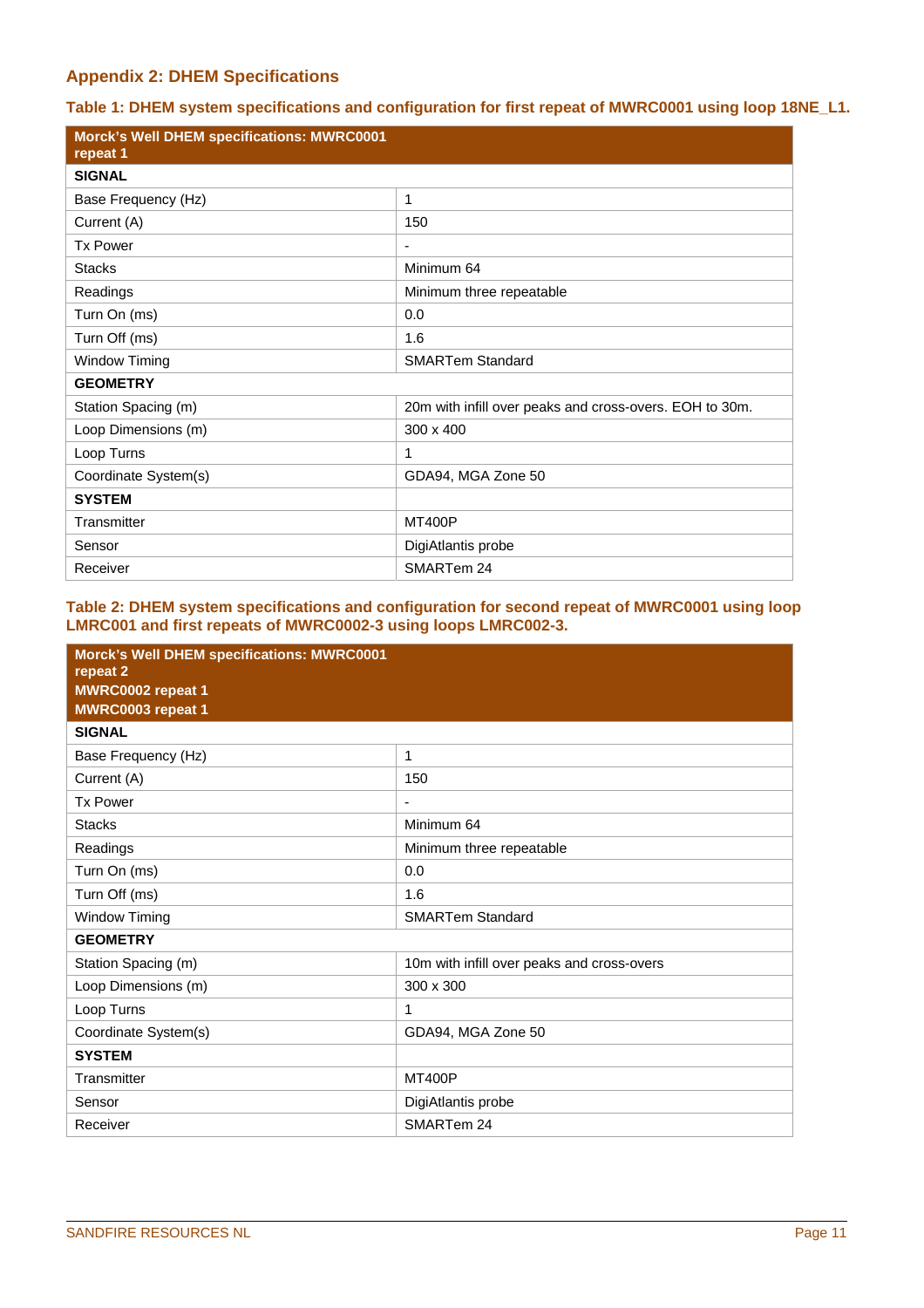## **Table 3: DHEM system specifications and configuration for second repeat of MWRC0001 using loop LMRC001a.**

| <b>Morcks Well DHEM specifications: MWRC0001</b><br>repeat 3 |                                                          |
|--------------------------------------------------------------|----------------------------------------------------------|
| <b>SIGNAL</b>                                                |                                                          |
| Base Frequency (Hz)                                          | 1                                                        |
| Current (A)                                                  | 150                                                      |
| <b>Tx Power</b>                                              | $\overline{\phantom{a}}$                                 |
| <b>Stacks</b>                                                | Minimum 64                                               |
| Readings                                                     | Minimum three repeatable                                 |
| Turn On (ms)                                                 | 0.0                                                      |
| Turn Off (ms)                                                | 1.6                                                      |
| Window Timing                                                | <b>SMARTem Standard</b>                                  |
| <b>GEOMETRY</b>                                              |                                                          |
| Station Spacing (m)                                          | 10m with infill over peaks and cross-overs. EOH to 200m. |
| Loop Dimensions (m)                                          | 400 x 400                                                |
| Loop Turns                                                   | 1                                                        |
| Coordinate System(s)                                         | GDA94, MGA Zone 50                                       |
| <b>SYSTEM</b>                                                |                                                          |
| Transmitter                                                  | <b>MT400P</b>                                            |
| Sensor                                                       | DigiAtlantis probe                                       |
| Receiver                                                     | SMARTem 24                                               |

### **Table 4: DHEM transmit loops for MWRC0001 repeats 1, 2 & 3, MWRC0002-3 both repeat 1.**

| Loop     | <b>LVX1</b> | LVY <sub>1</sub> | LVX <sub>2</sub> | LVY <sub>2</sub> | LVX3   | LVY3    | LVX4   | LVY4    | <b>RL</b> |
|----------|-------------|------------------|------------------|------------------|--------|---------|--------|---------|-----------|
| 18NE L1  | 720518      | 7155073          | 720306           | 7155285          | 720589 | 7155568 | 720801 | 7155356 | 554.4     |
| LMRC001  | 720200      | 7155650          | 720500           | 7155650          | 720500 | 7155350 | 720200 | 7155350 | 554.4     |
| LMRC001a | 720000      | 7155850          | 720400           | 7155850          | 720400 | 7155450 | 720000 | 7155450 | 554.4     |
| LMRC002  | 719800      | 7155450          | 720100           | 7155450          | 720100 | 7155150 | 719800 | 7155150 | 554       |
| LMRC003  | 720550      | 7155850          | 720850           | 7155850          | 720850 | 7155550 | 720550 | 7155550 | 554       |

## **Table 5: Transmitter specifications.**

| <b>MT400P Transmitter</b> |                     |  |  |  |  |  |
|---------------------------|---------------------|--|--|--|--|--|
| Generator                 | Merlin 40KVA genset |  |  |  |  |  |
| Power                     | 40 kVA              |  |  |  |  |  |
| Max Current               | 200A                |  |  |  |  |  |
| Max Voltage               | 200 V               |  |  |  |  |  |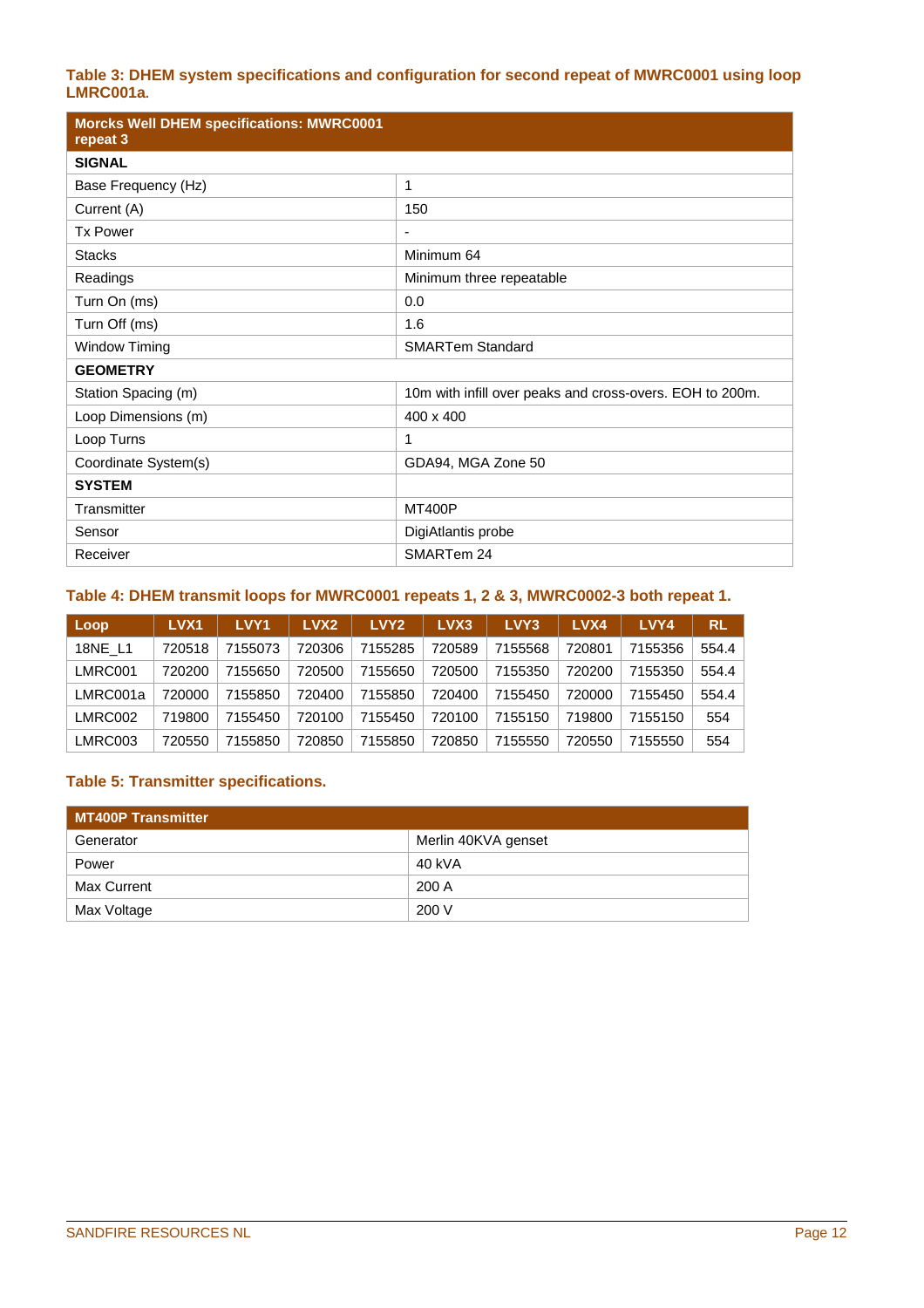## **Appendix 3: Detailed RC Drill logs for MWRC0001-3**

| Hole ID         | <b>From</b><br>(m) | To<br>$\overline{(m)}$ | Lithology                                            | <b>Description</b>                                                                                           |
|-----------------|--------------------|------------------------|------------------------------------------------------|--------------------------------------------------------------------------------------------------------------|
| <b>MWRC0001</b> | $\Omega$           | $\overline{7}$         | Cover                                                | Ferruginous alluvium/colluvium with minor pisoliths                                                          |
|                 | $\overline{7}$     | 10                     | <b>Dolerite</b>                                      | Ferruginous saprolite after dolerite                                                                         |
|                 | 10                 | 23                     | <b>Dolerite</b>                                      | Saprock after fine to medium grained dolerite                                                                |
|                 | 23                 | 213                    | <b>Dolerite</b>                                      | Fine to medium grained dolerite                                                                              |
|                 | 213                | 297                    | Mafic Breccia                                        | Sedimentary breccia comprising basalt and dolerite<br>clasts within a siltstone matrix                       |
|                 | 297                | 306                    | <b>Basalt</b>                                        | Chlorite altered basalt                                                                                      |
|                 | 306                | 312                    | Siltstone                                            | Chlorite altered siltstone with finely disseminated<br>pyrite and minor hematite                             |
|                 | 312                | 313                    | Siltstone                                            | Chlorite altered siltstone with minor sulphide layers<br>(10% Sulphide: 10% pyrite)                          |
|                 | 313                | 320                    | Siltstone                                            | Strongly chlorite altered siltstone with finely<br>disseminated pyrite and minor hematite                    |
|                 | 320                | 335                    | Siltstone                                            | Finely bedded, magnetite bearing siltstone. Minor<br>colloidal jasper clasts.                                |
|                 | 335                | 359                    | Siltstone                                            | Foliated siltstone with moderate chlorite alteration.<br>Minor quartz-carbonate veining.                     |
|                 | 359                | 360                    | Siltstone/Semi-Massive Sulphide                      | Chlorite altered siltstone with subordinate sulphide.<br>(35% Sulphide: 30% Pyrite, 5% Chalcopyrite).        |
|                 | 360                | 363                    | Siltstone                                            | Finely laminated, strongly chlorite altered siltstone.                                                       |
|                 | 363                | 364                    | Siltstone with hydrothermal<br>magnetite replacement | Strongly chlorite altered siltstone containing 40%<br>massive magnetite and 1% disseminated<br>chalcopyrite. |
|                 | 364                | 367                    | Siltstone                                            | Finely laminated, strongly chlorite altered siltstone.                                                       |
|                 | 367                | 373                    | Siltstone                                            | Moderately chlorite altered siltstone with minor<br>pyrite                                                   |
|                 | 373                | 385                    | Siltstone                                            | Siltstone with silicification towards base of unit                                                           |
|                 | 385                | 448                    | <b>Basalt</b>                                        | Weakly foliated basalt with silica alteration.                                                               |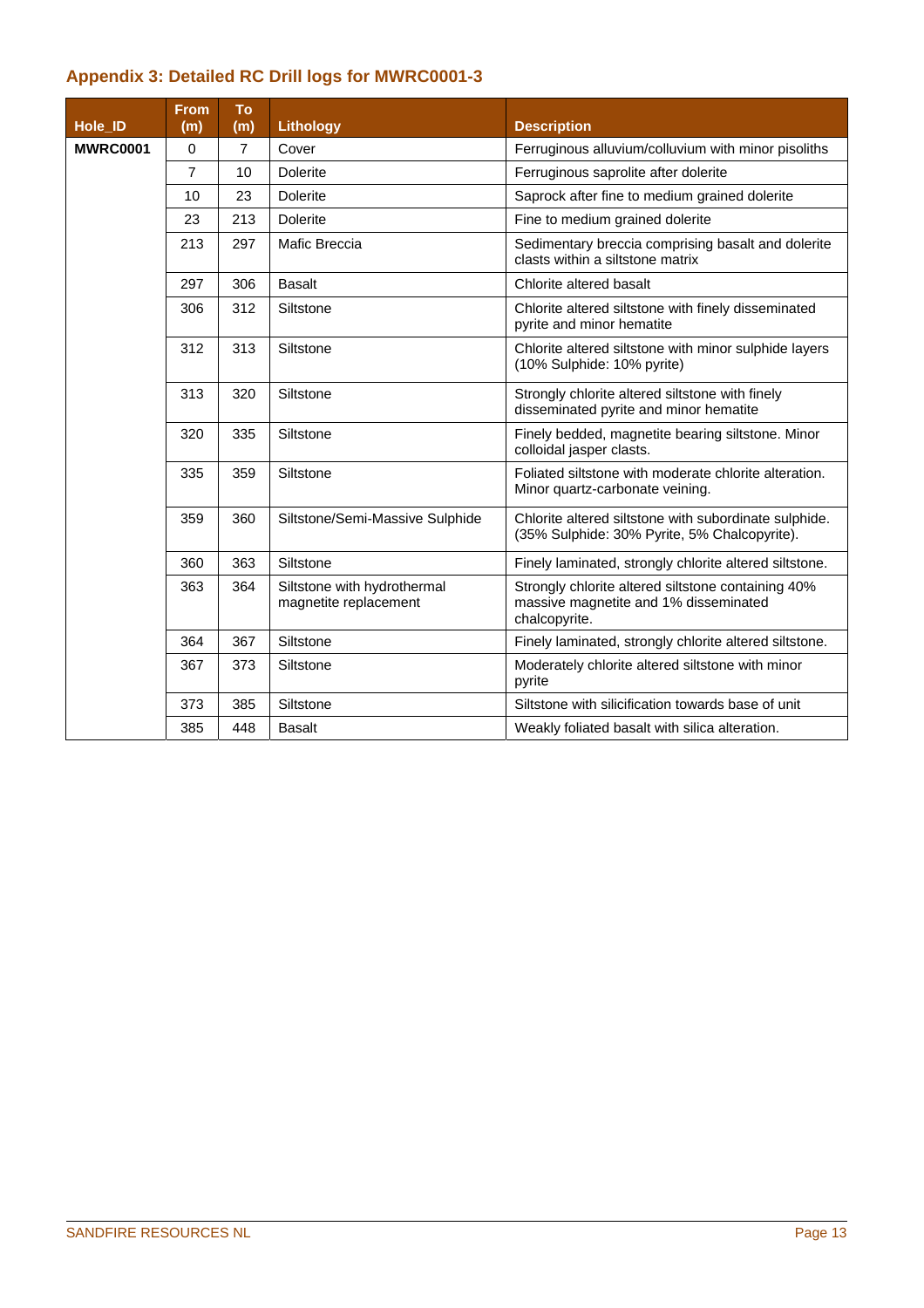| Hole_ID         | <b>From</b><br>(m) | To<br>(m)      | <b>Lithology</b>                      | <b>Description</b>                                                                                                                                                                       |
|-----------------|--------------------|----------------|---------------------------------------|------------------------------------------------------------------------------------------------------------------------------------------------------------------------------------------|
|                 |                    |                |                                       |                                                                                                                                                                                          |
| <b>MWRC0002</b> | 0                  | 4              | Cover                                 | Ferruginous alluvium/colluvium with minor pisoliths.                                                                                                                                     |
|                 | 4                  | $\overline{7}$ | <b>Dolerite</b>                       | Ferruginous saprolite after dolerite.                                                                                                                                                    |
|                 | $\overline{7}$     | 17             | <b>Dolerite</b>                       | Saprolite after dolerite.                                                                                                                                                                |
|                 | 17                 | 55             | <b>Dolerite</b>                       | Saprock after fine to medium grained dolerite.                                                                                                                                           |
|                 | 55                 | 76             | Mafic Breccia                         | Saprock after sedimentary breccia comprising of<br>basalt and dolerite clasts within a siltstone matrix.                                                                                 |
|                 | 76                 | 80             | Siltstone                             | Weakly foliated siltstone.                                                                                                                                                               |
|                 | 80                 | 168            | Siltstone and Mafic Breccia           | Interbedded chlorite altered siltstone and<br>sedimentary breccia comprising of basalt and<br>dolerite clasts within a siltstone matrix.                                                 |
|                 | 168                | 174            | <b>Basalt</b>                         | Chlorite rich basalt.                                                                                                                                                                    |
|                 | 174                | 196            | Siltstone and Mafic Conglomerate      | Interbedded chlorite altered siltstone and<br>sedimentary conglomerate comprising<br>conglomerate comprising basalt, dolerite, chert and<br>siltstone clasts, within a siltstone matrix. |
|                 | 196                | 232            | Chemogenic sediment and<br>siltstone  | Hematite-rich chemogenic sediment with beds of<br>weakly foliated chlorite siltstone.                                                                                                    |
|                 | 232                | 286            | Siltstone and Mafic Conglomerate      | Interbedded chlorite altered siltstone and<br>sedimentary conglomerate comprising basalt,<br>dolerite, chert and siltstone clasts, within a siltstone<br>matrix.                         |
|                 | 286                | 288            | Chemogenic sediment                   | Hematite and jasper-rich chemogenic sediment.                                                                                                                                            |
|                 | 288                | 314            | Siltstone                             | Moderately foliated chlorite altered siltstone.                                                                                                                                          |
|                 | 314                | 316            | Magnetite-rich chemogenic<br>sediment | Magnetite-rich chemogenic sediment (40%<br>disseminated magnetite).                                                                                                                      |
|                 | 316                | 330            | Siltstone                             | Moderately foliated siltstone.                                                                                                                                                           |
|                 | 330                | 332            | Chemogenic sediment                   | Siltstone with colloidal jasper and trace magnetite                                                                                                                                      |
|                 | 332                | 344            | Siltstone                             | Moderately foliated chlorite altered siltstone.                                                                                                                                          |
|                 | 344                | 448            | <b>Dolerite</b>                       | Medium-grained dolerite.                                                                                                                                                                 |

| <b>Hole ID</b>  | <b>From</b><br>(m) | To<br>(m) | Lithology          | <b>Description</b>                                                                                  |
|-----------------|--------------------|-----------|--------------------|-----------------------------------------------------------------------------------------------------|
| <b>MWRC0003</b> | 0                  | 12        | Cover              | Ferruginous alluvium/colluvium with minor pisoliths.                                                |
|                 | 12                 | 14        | <b>Dolerite</b>    | Ferruginous saprolite after dolerite.                                                               |
|                 | 14                 | 27        | Siltstone          | Ferruginous saprolite after siltstone.                                                              |
|                 | 27                 | 36        | Siltstone          | Saprolite after siltstone.                                                                          |
|                 | 36                 | 45        | <b>Dolerite</b>    | Saprock after dolerite.                                                                             |
|                 | 45                 | 340       | <b>Dolerite</b>    | Fine-to-medium grained dolerite.                                                                    |
|                 | 340                | 419       | Mafic Conglomerate | Sedimentary conglomerate comprising basalt,<br>dolerite and chert clasts within a siltstone matrix. |
|                 | 419                | 438       | Siltstone          | Chlorite altered, weakly foliated siltstone.                                                        |
|                 | 438                | 440       | Siltstone          | Chlorite altered siltstone with trace magnetite.                                                    |
|                 | 440                | 448       | Siltstone          | Chlorite altered, laminated siltstone.                                                              |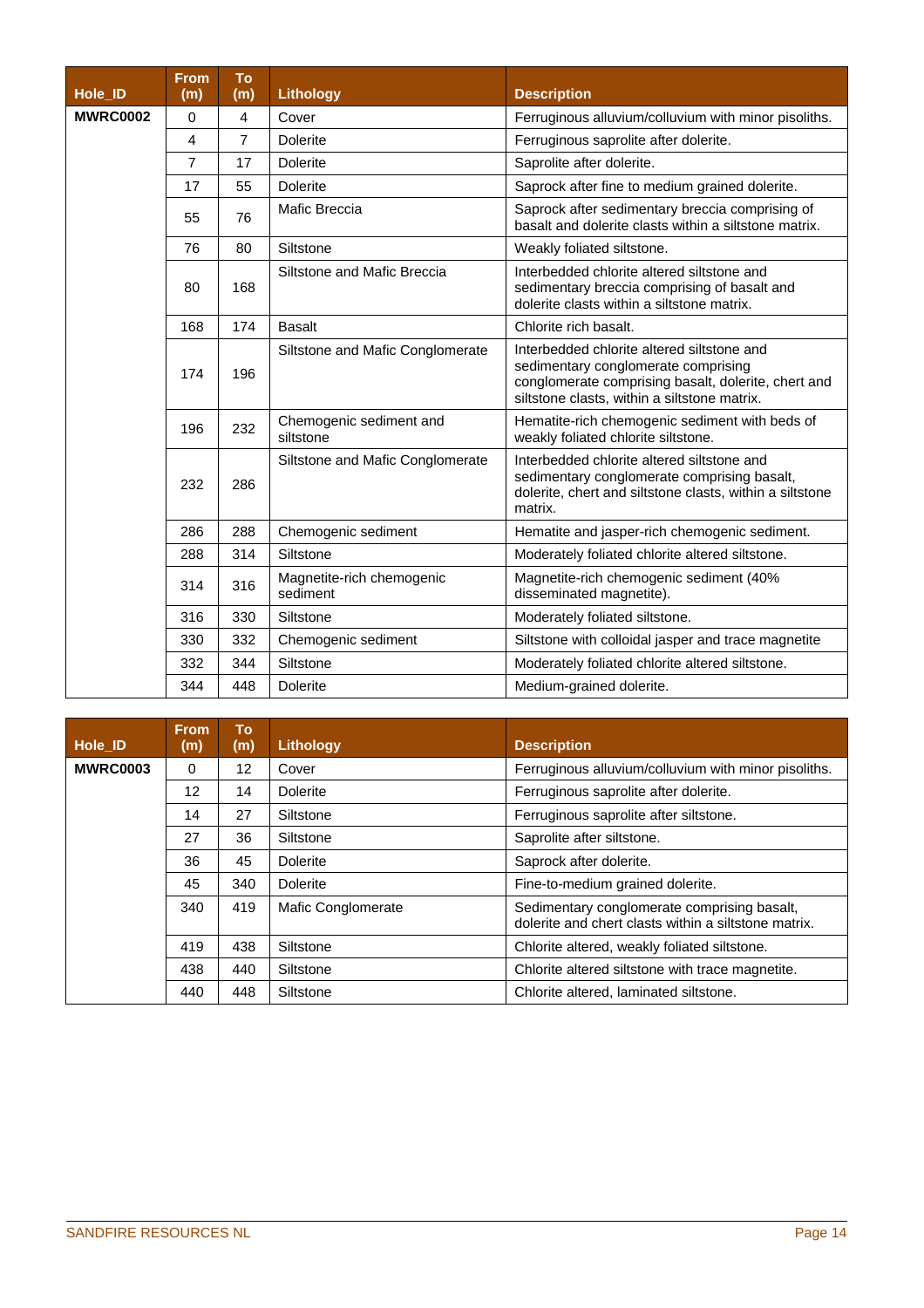## **JORC 2012 TABLE 1 – EXPLORATION RESULTS**

## **Section 1: Sampling Techniques and Data**

| <b>Criteria</b>                 | <b>JORC Code Explanation</b>                                                                                                                                                                                                                                                                                                                                                                                                                                                                                                                                                                 | <b>Commentary</b>                                                                                                                                                                                                                                                                                                                                                                                                                                                                             |  |
|---------------------------------|----------------------------------------------------------------------------------------------------------------------------------------------------------------------------------------------------------------------------------------------------------------------------------------------------------------------------------------------------------------------------------------------------------------------------------------------------------------------------------------------------------------------------------------------------------------------------------------------|-----------------------------------------------------------------------------------------------------------------------------------------------------------------------------------------------------------------------------------------------------------------------------------------------------------------------------------------------------------------------------------------------------------------------------------------------------------------------------------------------|--|
| Sampling<br>techniques          | Nature and quality of sampling (e.g. cut channels, random chips, or specific<br>specialised industry standard measurement tools appropriate to the minerals<br>under investigation, such as down hole gamma sondes, or handheld XRF<br>instruments, etc.). These examples should not be taken as limiting the broad<br>meaning of sampling.                                                                                                                                                                                                                                                  | AC samples are collected using spear techniques for both composite and single metre samples.<br>RC samples are collected by a cone splitter for single metre samples or a sampling spear for first pass<br>composite samples using a face sampling hammer with a nominal 140mm hole.                                                                                                                                                                                                          |  |
|                                 | Include reference to measures taken to ensure sample representivity and the<br>appropriate calibration of any measurement tools or systems used.                                                                                                                                                                                                                                                                                                                                                                                                                                             | Sampling is quided by Sandfire protocols and Quality Control (QC) procedures as per industry<br>standard.                                                                                                                                                                                                                                                                                                                                                                                     |  |
|                                 | Aspects of the determination of mineralisation that are Material to the Public<br>Report.<br>In cases where 'industry standard' work has been done this would be relatively<br>simple (e.g. 'reverse circulation drilling was used to obtain 1 m samples from<br>which 3 kg was pulverised to produce a 30 g charge for fire assay'). In other<br>cases more explanation may be required, such as where there is coarse gold that<br>has inherent sampling problems. Unusual commodities or mineralisation types<br>(e.g. submarine nodules) may warrant disclosure of detailed information. | AC and RC samples are crushed to -4mm through a Boyd crusher and representative subsamples<br>pulverised via LM5.<br>Pulverising is to nominal 90% passing -75µm and checked using wet sieving technique.<br>Samples are assayed using Mixed 4 Acid Digest (MAD) 0.3g charge and MAD Hotbox 0.15g charge<br>methods with ICPOES or ICPMS.<br>Fire Assay is completed by firing 40g portion of the sample with ICPMS finish.                                                                   |  |
| <b>Drilling techniques</b>      | Drill type (e.g. core, reverse circulation, open-hole hammer, rotary air blast,<br>auger, Bangka, sonic, etc.) and details (e.g. core diameter, triple or standard<br>tube, depth of diamond tails, face-sampling bit or other type, whether core is<br>oriented and if so, by what method, etc.).                                                                                                                                                                                                                                                                                           | All AC drilling was completed with a Drillboss 300 with on-board compressor (700cfm at 400psi) using<br>a nominal 90mm diameter air core drill bit.<br>AC drill collars are surveyed using a Garmin GPS Map 64.<br>All RC drilling was completed with a Schramm T685 drill rig using a sampling hammer with a nominal<br>140mm hole diameter. Downhole surveying is undertaken using a gyroscopic survey instrument.<br>RC drill collars are surveyed using RTK GPS with down hole surveying. |  |
| <b>Drill sample</b><br>recovery | Method of recording and assessing core and chip sample recoveries and results<br>assessed.                                                                                                                                                                                                                                                                                                                                                                                                                                                                                                   | AC and RC sample recoveries are logged and captured into the database.                                                                                                                                                                                                                                                                                                                                                                                                                        |  |
|                                 | Measures taken to maximise sample recovery and ensure representative nature<br>of the samples.                                                                                                                                                                                                                                                                                                                                                                                                                                                                                               | Appropriate measures are taken to maximise sample recovery and ensure the representative nature of<br>the samples.<br>Recovery and moisture content are routinely recorded for composite and 1m samples.<br>The majority of AC and RC samples collected are of good quality with minimal wet sampling in the<br>project area.                                                                                                                                                                 |  |
|                                 | Whether a relationship exists between sample recovery and grade and whether<br>sample bias may have occurred due to preferential loss/gain of fine/coarse<br>material.                                                                                                                                                                                                                                                                                                                                                                                                                       | No sample recovery issues are believed to have impacted on potential sample bias. When grades are<br>available the comparison can be completed.                                                                                                                                                                                                                                                                                                                                               |  |
| Logging                         | Whether core and chip samples have been geologically and geotechnically<br>logged to a level of detail to support appropriate Mineral Resource estimation,<br>mining studies and metallurgical studies.                                                                                                                                                                                                                                                                                                                                                                                      | AC and RC chips are washed and stored in chip trays in 1m intervals.<br>Geological logging is completed for all holes and representative across the project area. All geological<br>fields (i.e. lithology, alteration etc.) are logged directly to a digital format following procedures and using<br>Sandfire geological codes. Data is imported into Sandfire's central database after validation in Ocris.                                                                                |  |
|                                 | Whether logging is qualitative or quantitative in nature. Core (or costean,<br>channel, etc.) photography.                                                                                                                                                                                                                                                                                                                                                                                                                                                                                   | Logging is both qualitative and quantitative depending on field being logged.<br>All chip trays are photographed.                                                                                                                                                                                                                                                                                                                                                                             |  |
|                                 | The total length and percentage of the relevant intersections logged.                                                                                                                                                                                                                                                                                                                                                                                                                                                                                                                        | All drill holes are fully logged.                                                                                                                                                                                                                                                                                                                                                                                                                                                             |  |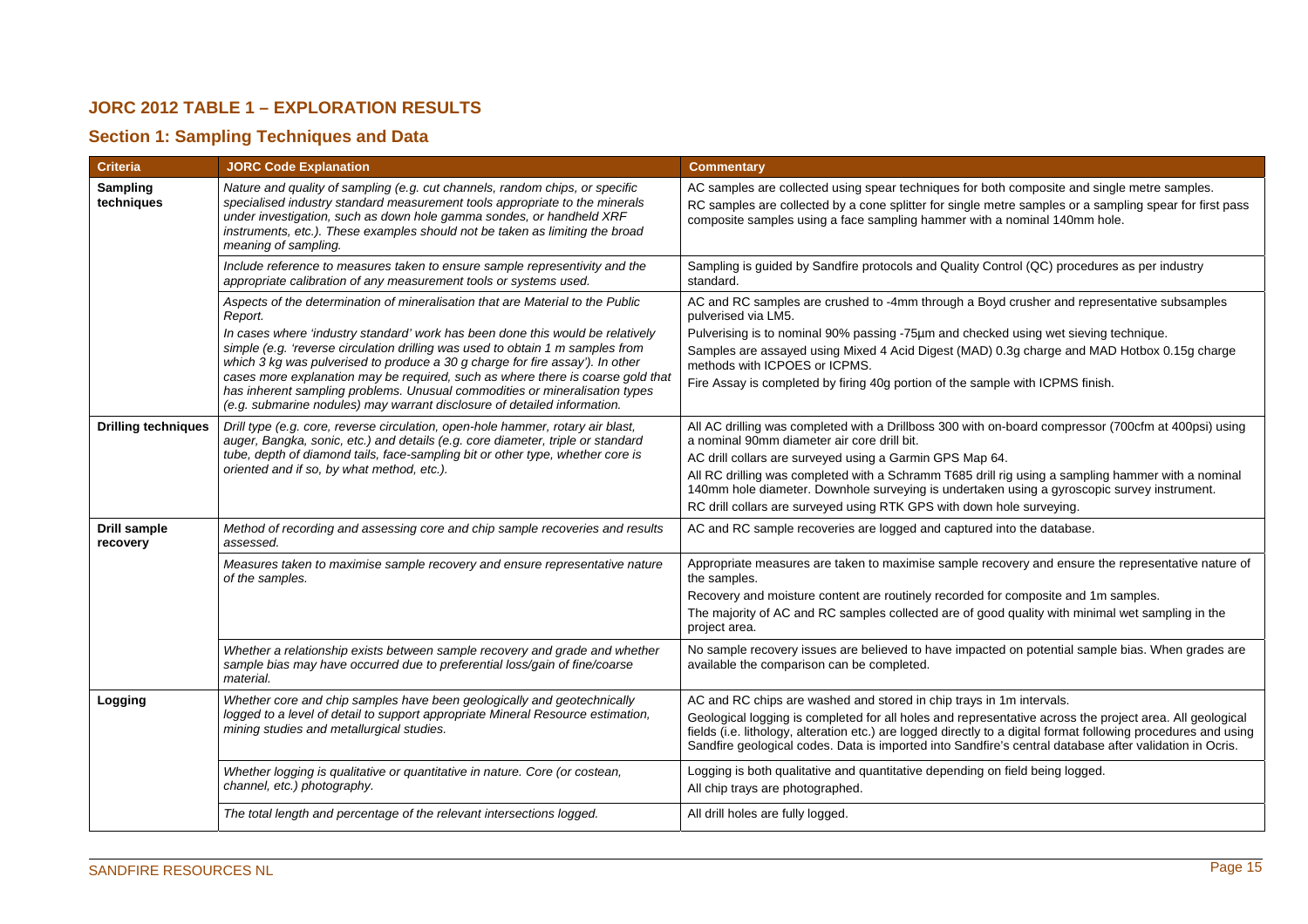| <b>Criteria</b>                                  | <b>JORC Code Explanation</b>                                                                                                                                                                                                          | <b>Commentary</b>                                                                                                                                                                                                                                                                                                                                                                                                                                                                                                                                                                                                                                                                                                                                                                                                                                                                                                                                                                                                                                                                                                                          |
|--------------------------------------------------|---------------------------------------------------------------------------------------------------------------------------------------------------------------------------------------------------------------------------------------|--------------------------------------------------------------------------------------------------------------------------------------------------------------------------------------------------------------------------------------------------------------------------------------------------------------------------------------------------------------------------------------------------------------------------------------------------------------------------------------------------------------------------------------------------------------------------------------------------------------------------------------------------------------------------------------------------------------------------------------------------------------------------------------------------------------------------------------------------------------------------------------------------------------------------------------------------------------------------------------------------------------------------------------------------------------------------------------------------------------------------------------------|
| Sub-sampling                                     | If core, whether cut or sawn and whether quarter, half or all core taken.                                                                                                                                                             | No core drilled as part of this report                                                                                                                                                                                                                                                                                                                                                                                                                                                                                                                                                                                                                                                                                                                                                                                                                                                                                                                                                                                                                                                                                                     |
| techniques and<br>sample<br>preparation          | If non-core, whether riffled, tube sampled, rotary split, etc. and whether sampled<br>wet or dry.                                                                                                                                     | AC samples consist of 5m composite spear samples produced from 1m sample piles. Additional 1m<br>sampling is completed depending on results from 5m composite samples or where mineralisation is<br>observed while drilling is occurring.<br>RC 1m samples are split using a cone or riffle splitter. The majority of RC samples are dry. On<br>occasions that wet samples are encountered they are dried prior to splitting with a riffle splitter.                                                                                                                                                                                                                                                                                                                                                                                                                                                                                                                                                                                                                                                                                       |
|                                                  | For all sample types, the nature, quality and appropriateness of the sample<br>preparation technique.                                                                                                                                 | All samples are sorted, dried at 80° for up to 24 hours and weighed. Samples are Boyd crushed to -<br>4mm and pulverised using LM5 mill to 90% passing 75um.<br>Sample splits are weighed at a frequency of 1:20 and entered into the job results file. Pulverising is<br>completed using LM5 mill to 90% passing 75%um using wet sieving technique.                                                                                                                                                                                                                                                                                                                                                                                                                                                                                                                                                                                                                                                                                                                                                                                       |
|                                                  | Quality control procedures adopted for all sub-sampling stages to maximise<br>representivity of samples.                                                                                                                              | 1:20 grind quality checks are completed for 90% passing 75%um criteria to ensure representativeness<br>of sub-samples.                                                                                                                                                                                                                                                                                                                                                                                                                                                                                                                                                                                                                                                                                                                                                                                                                                                                                                                                                                                                                     |
|                                                  | Measures taken to ensure that the sampling is representative of the in situ<br>material collected, including for instance results for field duplicate/second-half<br>sampling.                                                        | Sampling is carried out in accordance with Sandfire protocols as per industry best practice.                                                                                                                                                                                                                                                                                                                                                                                                                                                                                                                                                                                                                                                                                                                                                                                                                                                                                                                                                                                                                                               |
|                                                  | Whether sample sizes are appropriate to the grain size of the material being<br>sampled.                                                                                                                                              | The sample sizes are considered appropriate for the VHMS and Gold mineralisation types.                                                                                                                                                                                                                                                                                                                                                                                                                                                                                                                                                                                                                                                                                                                                                                                                                                                                                                                                                                                                                                                    |
| Quality of assay<br>data and<br>laboratory tests | The nature, quality and appropriateness of the assaying and laboratory<br>procedures used and whether the technique is considered partial or total.                                                                                   | Samples are assayed using Mixed 4 Acid Digest (MAD) 0.3g charge and MAD Hotbox 0.15g charge<br>methods with ICPOES or ICPMS. The samples are digested and refluxed with a mixture of acids<br>including Hydrofluoric, Nitric, Hydrochloric and Perchloric acids and conducted for multi elements<br>including Cu, Pb, Zn, Ag, As, Fe, S, Sb, Bi, Mo, Re, Mn, Co, Cd, Cr, Ni, Se, Te, Ti, Zr, V, Sn, W and<br>Ba. The MAD Hotbox method is an extended digest method that approaches a total digest for many<br>elements however some refractory minerals are not completely attacked. The elements S, Cu, Zn, Co,<br>Fe, Ca, Mg, Mn, Ni, Cr, Ti, K, Na, V are determined by ICPOES, and Ag, Pb, As, Sb, Bi, Cd, Se, Te,<br>Mo, Re, Zr, Ba, Sn, W are determined by ICPMS. Samples are analysed for Au, Pd and Pt by firing a<br>40g of sample with ICP AES/MS finish. Lower sample weights are employed where samples have very<br>high S contents. This is a classical FA process and results in total separation of Au, Pt and Pd in the<br>samples.<br>The analytical methods are considered appropriate for this mineralisation style. |
|                                                  | For geophysical tools, spectrometers, handheld XRF instruments, etc, the<br>parameters used in determining the analysis including instrument make and<br>model, reading times, calibrations factors applied and their derivation, etc | No geophysical tools were used in the analysis.<br>For RC drilling downhole Electromagnetic (DHEM) Geophysical Surveys have been completed for<br>Sandfire by Merlin Geophysical Solutions. Geophysical survey parameters include:<br>Merlin Geophysical Solutions MT-200 transmitter, DigiAtlantis probe and receiver<br>300m x 300m single turn loop, or as appropriate to the geological context.                                                                                                                                                                                                                                                                                                                                                                                                                                                                                                                                                                                                                                                                                                                                       |
|                                                  | Nature of quality control procedures adopted (e.g. standards, blanks, duplicates,<br>external laboratory checks) and whether acceptable levels of accuracy (i.e. lack<br>of bias) and precision have been established.                | Sandfire DeGrussa QAQC protocol is considered industry standard with standard reference material<br>(SRM) submitted on regular basis with routine samples. SRMs and blanks are inserted at a minimum of<br>5% frequency rate.                                                                                                                                                                                                                                                                                                                                                                                                                                                                                                                                                                                                                                                                                                                                                                                                                                                                                                              |
|                                                  | The verification of significant intersections by either independent or alternative<br>company personnel.                                                                                                                              | Significant intersections have been verified by alternative company personnel.                                                                                                                                                                                                                                                                                                                                                                                                                                                                                                                                                                                                                                                                                                                                                                                                                                                                                                                                                                                                                                                             |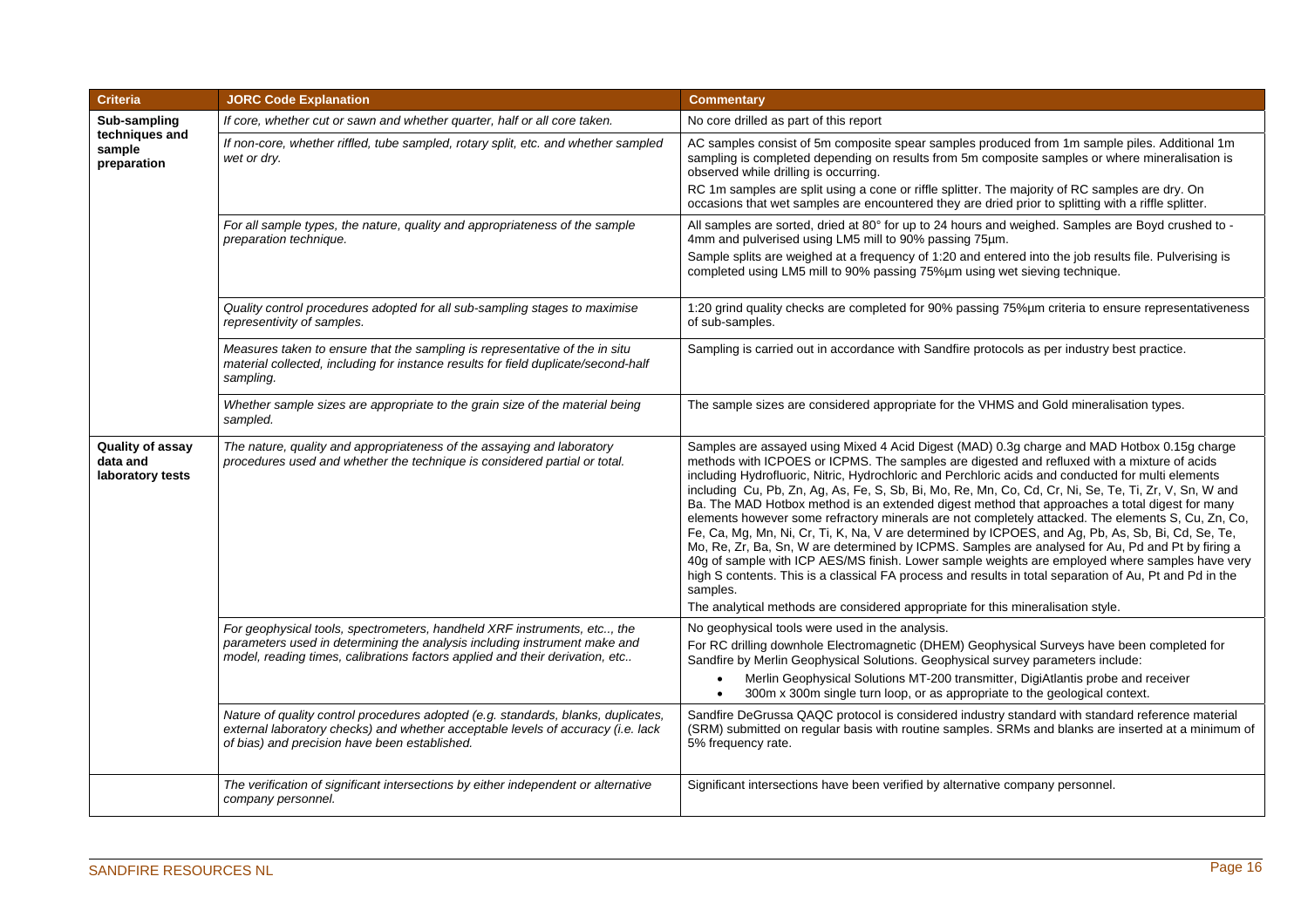| <b>Criteria</b>                                                         | <b>JORC Code Explanation</b>                                                                                                                                                                                                       | <b>Commentary</b>                                                                                                                                                                                                                                                                                                                                                                                                            |
|-------------------------------------------------------------------------|------------------------------------------------------------------------------------------------------------------------------------------------------------------------------------------------------------------------------------|------------------------------------------------------------------------------------------------------------------------------------------------------------------------------------------------------------------------------------------------------------------------------------------------------------------------------------------------------------------------------------------------------------------------------|
| <b>Verification of</b><br>sampling and<br>assaying                      | The use of twinned holes.                                                                                                                                                                                                          | None of the drill holes in this report are twinned.                                                                                                                                                                                                                                                                                                                                                                          |
|                                                                         | Documentation of primary data, data entry procedures, data verification, data<br>storage (physical and electronic) protocols.                                                                                                      | Primary data is captured on field "tough book" laptops using Ocris Software. The software has<br>validation routines and data is then imported into a secure central database.                                                                                                                                                                                                                                               |
|                                                                         | Discuss any adjustment to assay data.                                                                                                                                                                                              | The primary data is always kept and is never replaced by adjusted or interpreted data.                                                                                                                                                                                                                                                                                                                                       |
| <b>Location of data</b><br>points                                       | Accuracy and quality of surveys used to locate drill holes (collar and down-hole<br>surveys), trenches, mine workings and other locations used in Mineral Resource<br>estimation.                                                  | The Sandfire Survey team undertakes survey works under the quidelines of best industry practice.<br>All AC holes are surveyed in the field using a Garmin GPS Map 64. Estimated accuracy of this device<br>is $+/-$ 4m's.<br>All RC drill collars are accurately surveyed using an RTK GPS system within +/-50mm of accuracy<br>(X,Y,Z). Downhole surveys are completed by gyroscopic downhole methods at regular intervals. |
|                                                                         | Specification of the grid system used.                                                                                                                                                                                             | Coordinate and azimuth are reported in MGA 94 Zone 50.                                                                                                                                                                                                                                                                                                                                                                       |
|                                                                         | Quality and adequacy of topographic control.                                                                                                                                                                                       | Topographic control was established using LiDar laser imagery technology.                                                                                                                                                                                                                                                                                                                                                    |
| Data spacing and<br>distribution                                        | Data spacing for reporting of Exploration Results.                                                                                                                                                                                 | First pass AC and drilling is completed at a spacing of 400 m x 100 m.<br>Infill drilling may be completed at 200 m x 100 m dependant on results.<br>In areas of observed mineralisation and adjacent to it, hole spacing on drill may be narrowed to 50m.<br>RC drilling is completed as required to test geological targets. A set pattern is adopted once a zone of<br>economic mineralisation has been broadly defined   |
|                                                                         | Whether the data spacing and distribution is sufficient to establish the degree of<br>geological and grade continuity appropriate for the Mineral Resource and Ore<br>Reserve estimation procedure(s) and classifications applied. | Data spacing and distribution is not sufficient to establish the degree of geological and grade continuity<br>appropriate for Mineral Resource estimation.                                                                                                                                                                                                                                                                   |
|                                                                         | Whether sample compositing has been applied.                                                                                                                                                                                       | AC samples consist of 5m composite spear samples produced from 1m sample piles.                                                                                                                                                                                                                                                                                                                                              |
|                                                                         |                                                                                                                                                                                                                                    | Additional 1m sampling is completed depending on results from 5m composite samples or where<br>visible mineralisation is observed while drilling is occurring.                                                                                                                                                                                                                                                               |
|                                                                         |                                                                                                                                                                                                                                    | No compositing is applied to RC samples                                                                                                                                                                                                                                                                                                                                                                                      |
| <b>Orientation of data</b><br>in relation to<br>geological<br>structure | Whether the orientation of sampling achieves unbiased sampling of possible<br>structures and the extent to which this is known, considering the deposit type.                                                                      | There is no significant orientation based sampling bias known at this time in the Morck's Well project<br>area.                                                                                                                                                                                                                                                                                                              |
|                                                                         | If the relationship between the drilling orientation and the orientation of key<br>mineralised structures is considered to have introduced a sampling bias, this<br>should be assessed and reported if material.                   | The drill hole may not necessarily be perpendicular to the orientation of the intersected mineralisation.<br>Orientation of the mineralisation is not currently known.<br>All reported mineralised intervals are downhole intervals not true widths.                                                                                                                                                                         |
| Sample security                                                         | The measures taken to ensure sample security.                                                                                                                                                                                      | Appropriate security measures are taken to dispatch samples to the laboratory. Chain of custody of<br>samples is being managed by Sandfire Resources NL. Samples are stored onsite and transported to<br>laboratory by a licenced transport company in sealed bulker bags. The laboratory receipts received<br>samples against the sample dispatch documents and issues a reconciliation report for every sample<br>batch.   |
| <b>Audits or reviews</b>                                                | The results of any audits or reviews of sampling techniques and data.                                                                                                                                                              | No external audits or reviews of the sampling techniques and data have been completed, on this<br>project.                                                                                                                                                                                                                                                                                                                   |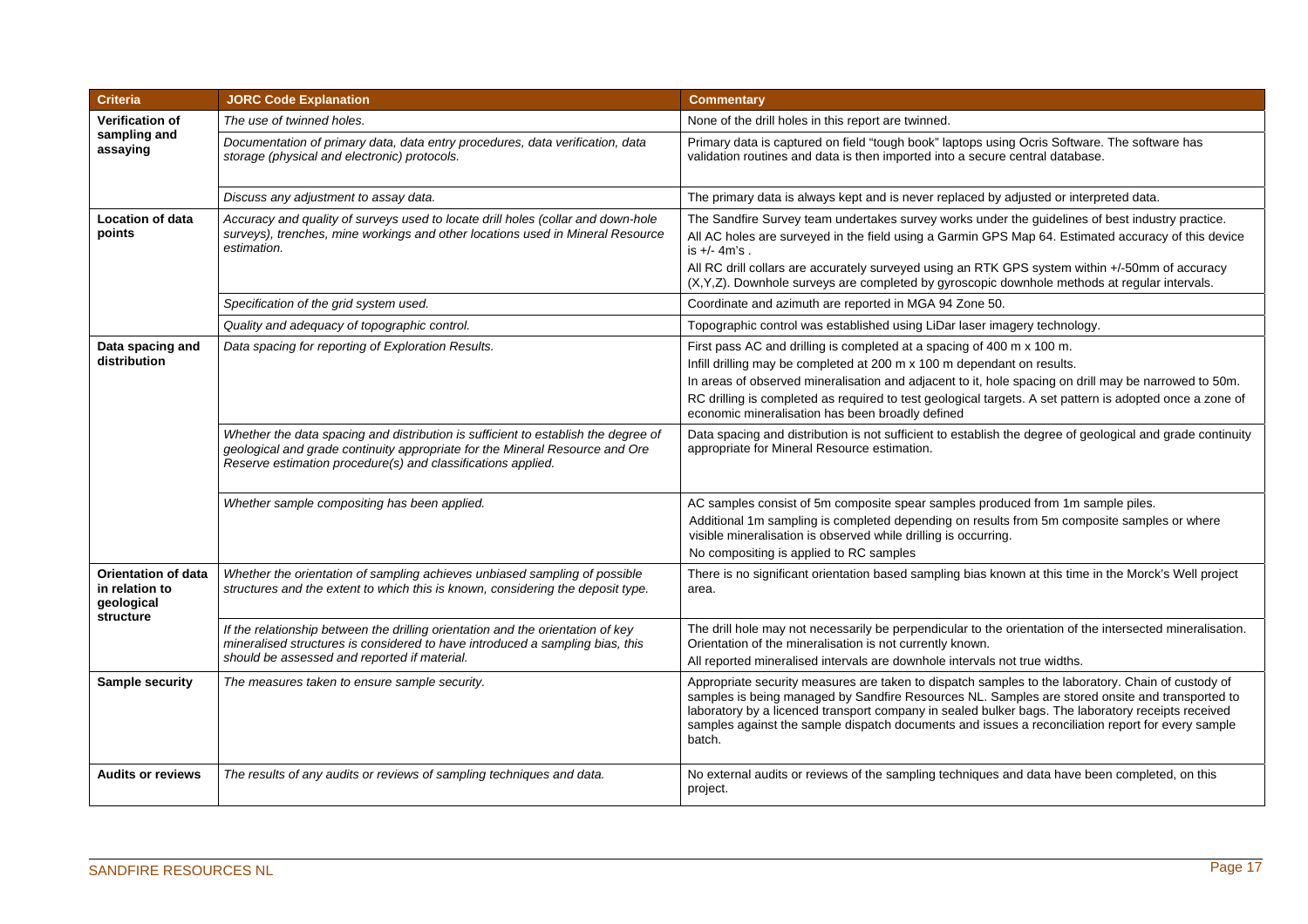## **Section 2: Reporting of Exploration Results**

| <b>Criteria</b>                                      | <b>JORC Code Explanation</b>                                                                                                                                                                                                                                                                                                                                                                                                                                                                                                                                                                                                                                                                                      | <b>Commentary</b>                                                                                                                                                                                                                                                                                                                                                                                                                                                                                                                                                                                                                                                                                                                                                                                                                                                                                   |
|------------------------------------------------------|-------------------------------------------------------------------------------------------------------------------------------------------------------------------------------------------------------------------------------------------------------------------------------------------------------------------------------------------------------------------------------------------------------------------------------------------------------------------------------------------------------------------------------------------------------------------------------------------------------------------------------------------------------------------------------------------------------------------|-----------------------------------------------------------------------------------------------------------------------------------------------------------------------------------------------------------------------------------------------------------------------------------------------------------------------------------------------------------------------------------------------------------------------------------------------------------------------------------------------------------------------------------------------------------------------------------------------------------------------------------------------------------------------------------------------------------------------------------------------------------------------------------------------------------------------------------------------------------------------------------------------------|
| <b>Mineral tenement</b><br>and land tenure<br>status | Type, reference name/number, location and ownership including agreements or<br>material issues with third parties such as joint ventures, partnerships, overriding<br>royalties, native title interests, historical sites, wilderness or national park and<br>environmental settings.                                                                                                                                                                                                                                                                                                                                                                                                                             | The Morcks Well project encompasses E52/1672, E52/1613 and E51/1033 which are jointly owned by<br>Auris Minerals Limited (80%) and Fe Limited (20%). Sandfire is currently farming into the project with<br>the right to earn 70% interest in the project area. (Refer to terms of Farm-In Agreement dated 27th<br>February 2018).<br>The adjacent tenement, E52/2049, is part of Enterprise Minerals' wholly owned Doolgunna project,<br>which covers 975km <sup>2</sup> . Sandfire is currently farming into the project with the right to earn 75% in the<br>project area (Refer to terms of Farm-In Agreement dated 12th October 2016).<br>The Project is centred ~120km north-east of Meekatharra, in Western Australia and forms part of<br>Sandfire's Doolgunna Project, comprising of a package of 6,276 square kilometres of contiguous<br>tenements surrounding the DeGrussa Copper Mine. |
|                                                      | The security of the tenure held at the time of reporting along with any known<br>impediments to obtaining a licence to operate in the area.                                                                                                                                                                                                                                                                                                                                                                                                                                                                                                                                                                       | All tenements are current and in good standing.                                                                                                                                                                                                                                                                                                                                                                                                                                                                                                                                                                                                                                                                                                                                                                                                                                                     |
| <b>Exploration done</b><br>by other parties          | Acknowledgment and appraisal of exploration by other parties.                                                                                                                                                                                                                                                                                                                                                                                                                                                                                                                                                                                                                                                     | Aside from Sandfire Resources and Auris Minerals Limited there has been no recent exploration<br>undertaken on the Morcks Well Project.<br>Exploration work completed prior to Auris's tenure included geochemical soil, stream sediment, laterite<br>and rock chip sampling combined with geological mapping.<br>Exploration work on E52/2049 of the Doolgunna Project by Enterprise included a detailed fixed wing<br>airborne magnetic survey in 2007, re-assaying of pulps from a 1km x 1km spaced Maglag geochemical<br>survey in 2009, a heli borne VTEM survey in 2009, 100m x 100m soil sampling and multielement<br>geochemical analysis, and a 400m line spaced Slingram Moving Loop EM (MLEM) survey conducted in<br>2015.                                                                                                                                                               |
| Geology                                              | Deposit type, geological setting and style of mineralisation.                                                                                                                                                                                                                                                                                                                                                                                                                                                                                                                                                                                                                                                     | The Morcks Well Project lies within the Proterozoic-aged Bryah rift basin enclosed between the<br>Archaean Marymia Inlier to the north and the Proterozoic Yerrida basin to the south.<br>The principal exploration targets in the Doolgunna Project area are Volcanogenic Massive Sulphide<br>(VMS) deposits located within the Proterozoic Bryah Basin of Western Australia. Secondary targets<br>include orogenic gold deposits.                                                                                                                                                                                                                                                                                                                                                                                                                                                                 |
| <b>Drill hole</b><br>Information                     | A summary of all information material to the understanding of the exploration<br>results including a tabulation of the following information for all Material drill<br>holes:<br>o easting and northing of the drill hole collar;<br>o elevation or RL (Reduced Level – elevation above sea level in metres);<br>o of the drill hole collar;<br>$\circ$ dip and azimuth of the hole:<br>o down hole length and interception depth; and<br>o hole length.<br>If the exclusion of this information is justified on the basis that the information is<br>not Material and this exclusion does not detract from the understanding of the<br>report, the Competent Person should clearly explain why this is the case. | Refer to Tables 1 in the main body of this release: Morcks Well Project Drill hole Information Summary.                                                                                                                                                                                                                                                                                                                                                                                                                                                                                                                                                                                                                                                                                                                                                                                             |
| Data aggregation<br>methods                          | In reporting Exploration Results, weighting averaging techniques, maximum<br>and/or minimum grade truncations (e.g. cutting of high grades) and cut-off grades<br>are usually Material and should be stated.                                                                                                                                                                                                                                                                                                                                                                                                                                                                                                      | Significant intersections are based on a cut-off grade of 0.5% Cu and may include up to a maximum of<br>3m of internal dilution, with a minimum composite grade of 1.0% Cu.<br>Cu grades used for calculating significant intersections are uncut.                                                                                                                                                                                                                                                                                                                                                                                                                                                                                                                                                                                                                                                  |